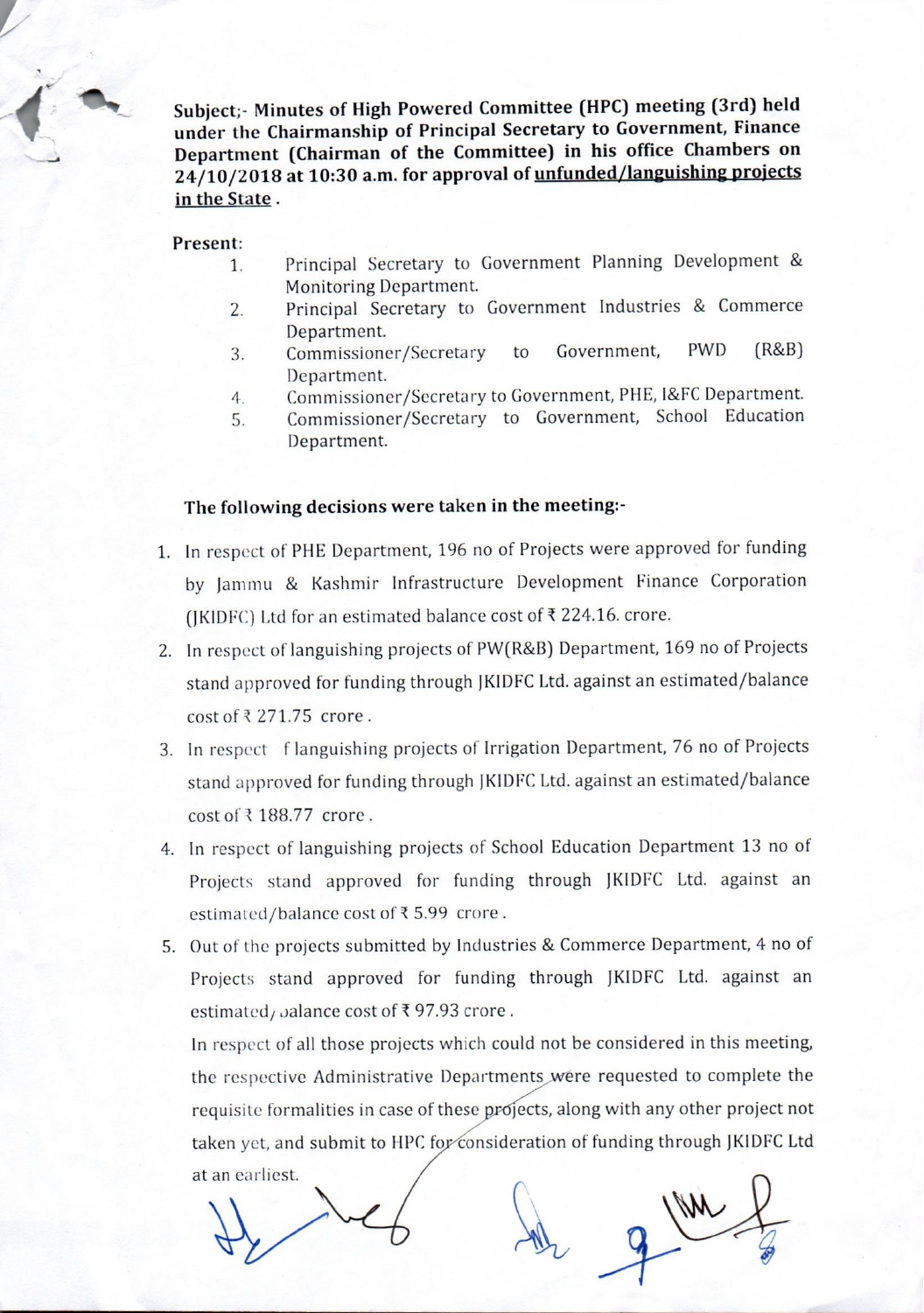The position of Projects taken up in the meeting is summarized as under:

| Department<br>$\cdot$ .  | No. of Projects Approved<br>(Annexure-"A" I to V) | <b>Estimated Cost</b><br>(Rs. in crore) |
|--------------------------|---------------------------------------------------|-----------------------------------------|
| PHE                      | 196                                               | 224.1645                                |
| PW(R&B)                  | 169                                               | 271.7528                                |
| Irrigation               | 76                                                | 188.7773                                |
| <b>School Education</b>  | 13                                                | 5.9988                                  |
| Industries &<br>Commerce | 4                                                 | 97.9300                                 |
| <b>TOTAL</b>             | 458                                               | 788.6234                                |

The committee decided to recommend the above (Approved) projects to the JKIDFC Ltd. for funding.

(Ajit Kumar Sahu) Secretary to Government **School Education** 

 $\frac{1}{\sqrt{2}}$ (Farooq Ahmad Shah) **Commissioner Secretary to** Govt. PHE, I&FC Deptt. (Member)

(Khurshid Ahmad Shah) Commissioner Secretary to Govt. PWD(R&B) Deptt. (Member)

(Shailenc a Kumar) Principal Secretary to Govt. Industries & Commerce Department

(Rohit Kansal)

Principal Secretary to Govt. Planning Dev. & monitoring Department

(Navin K. Choudhary) Principal Secretary to Govt. **Finance Department** (Chairman)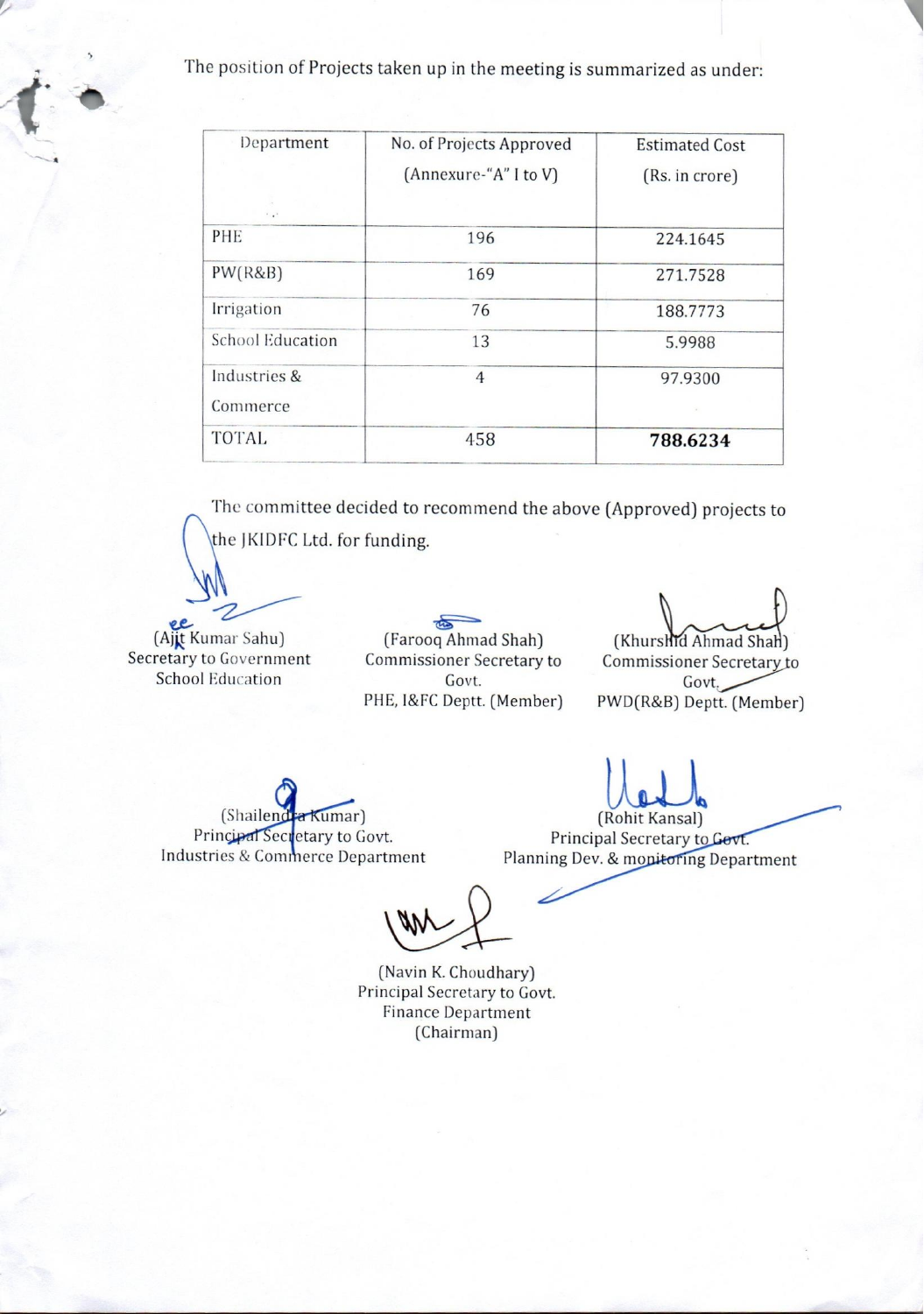| <b>LUPCODE</b> | Name of Project / Location                                                                                                                                            | <b>HPC Meeting</b>      | Date of HPC | Department            | <b>District</b> | Final Approved Cost | <b>Approved Balance</b><br>(In Cr.) Amount in HPC (In Cr.) | <b>Timeline to</b><br>complete the<br>Project |
|----------------|-----------------------------------------------------------------------------------------------------------------------------------------------------------------------|-------------------------|-------------|-----------------------|-----------------|---------------------|------------------------------------------------------------|-----------------------------------------------|
| <b>LUP0557</b> | Drilling of Tube Wells and redevelopment of Tube wells in various Districts of Jammu Province<br>in respect of PHE (M) GWDD Jammu                                     | $\overline{\mathbf{3}}$ | 24.10.2018  | Jal Shakti Department | Jammu Division  | 5.20000             | 2.20000                                                    | 31.03.2021                                    |
| <b>LUP0558</b> | WSS Gujjar Basti Checki Drabhal                                                                                                                                       | $\overline{3}$          | 24.10.2018  | Jal Shakti Department | Anantnag        | 1.39510             | 0.47590                                                    | 31.12.2019                                    |
| <b>LUP0559</b> | WSS Augmentation Agnoo                                                                                                                                                | $\overline{3}$          | 24.10.2018  | Jal Shakti Department | Anantnag        | 1.87110             | 0.68690                                                    | 31.12.2019                                    |
| LUPo560        | WSS Qamar Thaan Kote                                                                                                                                                  | $\overline{\mathbf{3}}$ | 24.10.2018  | Jal Shakti Department | Anantnag        | 0.65000             | 0.34000                                                    | 31.12.2019                                    |
| LUP0561        | Additional OHT for Gassipora                                                                                                                                          | $\overline{\mathbf{3}}$ | 24.10.2018  | Jal Shakti Department | Anantnag        | 1.15000             | 0.52600                                                    | 31.12.2019                                    |
| LUP0562        | WSS Furrah zadoora                                                                                                                                                    | $\overline{3}$          | 24.10.2018  | Jal Shakti Department | Anantnag        | 2.15000             | 0.15000                                                    | 31.12.2019                                    |
| LUP0563        | WSS Ziarat Sharief Chohan                                                                                                                                             | $\overline{3}$          | 24.10.2018  | Jal Shakti Department | Anantnag        | 0.87000             | 0.40000                                                    | 31.12.2019                                    |
| <b>LUP0564</b> | WSS Dudwagan                                                                                                                                                          | $\overline{3}$          | 24.10.2018  | Jal Shakti Department | Anantnag        | 0.52000             | 0.18500                                                    | 31.12.2019                                    |
| <b>LUP0565</b> | WSS Kokagund                                                                                                                                                          | $\overline{\mathbf{3}}$ | 24.10.2018  | Jal Shakti Department | Anantnag        | 0.80000             | 0.10670                                                    | 31.12.2019                                    |
| <b>LUP0566</b> | WSS Panzoo Lift                                                                                                                                                       | $\overline{\mathbf{3}}$ | 24.10.2018  | Jal Shakti Department | Anantnag        | 1.14000             | 0.20690                                                    | 31.12.2019                                    |
| <b>LUP0567</b> | WSS Bandi Bala                                                                                                                                                        | $\overline{\mathbf{3}}$ | 24.10.2018  | Jal Shakti Department | Baramulla       | 2.49960             | 0.96280                                                    | 31.12.2020                                    |
| <b>LUPo568</b> | WSS Bandi Payeen                                                                                                                                                      | $\overline{3}$          | 24.10.2018  | Jal Shakti Department | Baramulla       | 1.93700             | 0.60000                                                    | 31.12.2020                                    |
| <b>LUP0569</b> | WSS Dangerpora                                                                                                                                                        | $\overline{\mathbf{3}}$ | 24.10.2018  | Jal Shakti Department | Baramulla       | 1.13940             | 0.24940                                                    | 31.12.2019                                    |
| LUP0570        | WSS Hardkul Paldaji                                                                                                                                                   | $\overline{\mathbf{3}}$ | 24.10.2018  | Jal Shakti Department | Baramulla       | 1.94000             | 0.20000                                                    | 31.12.2019                                    |
| <b>LUP0571</b> | WSS Kawhar Kalibal                                                                                                                                                    | $\overline{3}$          | 24.10.2018  | Jal Shakti Department | Baramulla       | 2.68720             | 0.20000                                                    | 31.12.2019                                    |
| <b>LUP0572</b> | WSS Malsooma                                                                                                                                                          | $\overline{\mathbf{3}}$ | 24.10.2018  | Jal Shakti Department | Baramulla       | 1.03120             | 0.18000                                                    | 31.12.2019                                    |
| <b>LUP0573</b> | WSS Nilsar Baldaji                                                                                                                                                    | $\overline{3}$          | 24.10.2018  | Jal Shakti Department | Baramulla       | 2.27470             | 0.30570                                                    | 31.12.2019                                    |
| <b>LUP0574</b> | WSS Veederabad                                                                                                                                                        | $\overline{3}$          |             | Jal Shakti Department | Baramulla       | 3.00000             |                                                            | 31.12.2020                                    |
|                |                                                                                                                                                                       |                         | 24.10.2018  |                       |                 |                     | 2.43750                                                    |                                               |
| <b>LUP0575</b> | WSS Zamzampora                                                                                                                                                        | $\overline{3}$          | 24.10.2018  | Jal Shakti Department | Baramulla       | 1.98000             | 0.60000                                                    | 31.12.2019                                    |
| <b>LUP0576</b> | WSS Mahrajpora Sopore                                                                                                                                                 | $\overline{3}$          | 24.10.2018  | Jal Shakti Department | Baramulla       | 1.72780             | 0.94500                                                    | 31.12.2019                                    |
| <b>LUP0577</b> | WSS Sheer Colony Sopore                                                                                                                                               | $\overline{3}$          | 24.10.2018  | Jal Shakti Department | Baramulla       | 1.58360             | 0.38500                                                    | 31.12.2019                                    |
| <b>LUP0578</b> | WSS Checkpora Nowpora                                                                                                                                                 | 3                       | 24.10.2018  | Jal Shakti Department | Baramulla       | 1.57060             | 0.26120                                                    | 31.12.2019                                    |
| <b>LUP0579</b> | WSS Sidiq Colony Sopore                                                                                                                                               | $\overline{3}$          | 24.10.2018  | Jal Shakti Department | Baramulla       | 2.73010             | 1.09620                                                    | 31.12.2019                                    |
| LUP0580        | WSS Karewa Astanpora OHT                                                                                                                                              | $\overline{3}$          | 24.10.2018  | Jal Shakti Department | Baramulla       | 2.95000             | 1.46000                                                    | 31.12.2020                                    |
| LUP0581        | WSS Mukhdampora                                                                                                                                                       | $\overline{\mathbf{3}}$ | 24.10.2018  | Jal Shakti Department | Baramulla       | 2.97910             | 2.57900                                                    | 31.12.2020                                    |
| LUP0582        | <b>WSS Batgund</b>                                                                                                                                                    | $\overline{\mathbf{3}}$ | 24.10.2018  | Jal Shakti Department | Baramulla       | 2.89200             | 0.15000                                                    | 31.12.2019                                    |
| LUP0583        | WSS Adina Draripora                                                                                                                                                   | $\overline{\mathbf{3}}$ | 24.10.2018  | Jal Shakti Department | Budgam          | 2.69100             | 1.58800                                                    | 31.12.2019                                    |
| <b>LUP0584</b> | WSSKathwar                                                                                                                                                            | $\overline{3}$          | 24.10.2018  | Jal Shakti Department | Budgam          | 1.04000             | 0.17850                                                    | 31.12.2019                                    |
| LUP0585        | WSS KumarMohalla Raithan                                                                                                                                              | $\overline{\mathbf{3}}$ | 24.10.2018  | Jal Shakti Department | Budgam          | 0.95420             | 0.56420                                                    | 31.12.2019                                    |
| <b>LUP0586</b> | WSS Lakripora                                                                                                                                                         | $\overline{\mathbf{3}}$ | 24.10.2018  | Jal Shakti Department | Budgam          | 2.99000             | 0.30620                                                    | 31.12.2019                                    |
| LUP0587        | WSS Nagrad Khah                                                                                                                                                       | $\overline{\mathbf{3}}$ | 24.10.2018  | Jal Shakti Department | Budgam          | 0.72300             | 0.16300                                                    | 31.12.2019                                    |
| <b>LUPo588</b> | WSS Pakerpora                                                                                                                                                         | $\overline{3}$          | 24.10.2018  | Jal Shakti Department | Budgam          | 2.48990             | 1.82990                                                    | 31.12.2020                                    |
| LUP0589        | <b>WSS Palar</b>                                                                                                                                                      | $\overline{3}$          | 24.10.2018  | Jal Shakti Department | Budgam          | 1.66310             | 0.49430                                                    | 31.12.2019                                    |
| LUP0590        | WSS Qazibagh                                                                                                                                                          | $\overline{3}$          | 24.10.2018  | Jal Shakti Department | Budgam          | 1.07300             | 0.25300                                                    | 31.12.2019                                    |
| LUP0591        | WSS Razwan                                                                                                                                                            | $\overline{3}$          | 24.10.2018  | Jal Shakti Department | Budgam          | 1.28580             | 0.36480                                                    | 31.12.2019                                    |
| <b>LUP0592</b> | <b>WSS Ringzibal</b>                                                                                                                                                  | $\overline{3}$          | 24.10.2018  | Jal Shakti Department | Budgam          | 0.58600             | 0.12100                                                    | 31.12.2019                                    |
| <b>LUP0593</b> | WSS shamsabad                                                                                                                                                         | $\overline{\mathbf{3}}$ | 24.10.2018  | Jal Shakti Department | Budgam          | 0.98900             | 0.44170                                                    | 31.12.2019                                    |
| <b>LUP0594</b> | WSS Sheikhpora                                                                                                                                                        | $\overline{\mathbf{3}}$ | 24.10.2018  | Jal Shakti Department | Budgam          | 2.42700             | 0.70700                                                    | 31.12.2019                                    |
| <b>LUP0595</b> | WSS Kralpora Sofipora                                                                                                                                                 | $\overline{3}$          | 24.10.2018  | Jal Shakti Department | Budgam          | 2.86100             | 1.41100                                                    | 31.12.2019                                    |
| <b>LUP0596</b> | WSS Mirpora Hayatpora                                                                                                                                                 | $\overline{\mathbf{3}}$ | 24.10.2018  | Jal Shakti Department | Budgam          | 0.74950             | 0.42060                                                    | 31.12.2019                                    |
| LUP0597        | WSS New Colony Malpora                                                                                                                                                | $\overline{3}$          | 24.10.2018  | Jal Shakti Department | Budgam          | 1.84040             | 0.73000                                                    | 31.12.2019                                    |
| <b>LUP0598</b> | <b>WSS Sundipora</b>                                                                                                                                                  | $\overline{\mathbf{3}}$ | 24.10.2018  | Jal Shakti Department | Budgam          | 2.40000             | 0.17440                                                    | 31.12.2019                                    |
| <b>LUP0599</b> | Deep Drilling of 125MM Dia Bore Holes and instllation of Mark-II Hand Pumps in various<br>constituencies of Doda District                                             | 3                       | 24.10.2018  | Jal Shakti Department | Doda            | 1.25000             | 1.00000                                                    | 31.03.2021                                    |
| LUP0600        | Creation of Machinery Bank in Bathindi, Chatha, Gandhi Nagar & Sainik Colony                                                                                          | $\overline{3}$          | 24.10.2018  | Jal Shakti Department | Jammu           | 2.99000             | 2.54000                                                    | 31.12.2019                                    |
| LUPo601        | Improvement of water supplies in Boria, Gorkha Nagar, Sunjwan, Gangyal, Trikuta Nagar &<br>Nanak Nagar by way of replacement of old machinery                         | $\overline{\mathbf{3}}$ | 24.10.2018  | Jal Shakti Department | Jammu           | 1.98680             | 1.84680                                                    | 31.12.2019                                    |
| <b>LUP0602</b> | Upgradation of machinery & equipmnt in Marh, RS Pura, Suchet Garh, Nagrota Bishnah and<br>other areas of Jammu Division.                                              | 3                       | 24.10.2018  | Jal Shakti Department | Jammu           | 2.87700             | 1.25150                                                    | 31.12.2019                                    |
| LUP0603        | Upgradation of Electro Mechanical machinery at CPS in Domana, Nagrota and Gandhi Nagar<br>Jammu Urban                                                                 | $\overline{\mathbf{3}}$ | 24.10.2018  | Jal Shakti Department | Jammu           | 1.43000             | 0.89000                                                    | 31.12.2019                                    |
| LUPo604        | Improvisation of pumping machinery and connected components installed at Central Pumping<br>Station Company Bagh, CPS Parade, CPS Samadhian and CPS Gujjar Nagar      | $\overline{3}$          | 24.10.2018  | Jal Shakti Department | Jammu           | 1.25700             | 0.54710                                                    | 31.12.2019                                    |
|                |                                                                                                                                                                       |                         |             |                       |                 |                     |                                                            |                                               |
| LUP0605        | <b>WSS Kangrail</b>                                                                                                                                                   | $\overline{3}$          | 24.10.2018  | Jal Shakti Department | Jammu           | 2.44000             | 1.09650                                                    | 31.12.2019                                    |
| LUP0606        | WSS Akhnoor Town                                                                                                                                                      | $\overline{3}$          | 24.10.2018  | Jal Shakti Department | Jammu           | 6.79850             | 2.74450                                                    | 31.12.2020                                    |
| <b>LUP0607</b> | Improvement of water treatment plant at Sitlee for imp. of water supply to City                                                                                       | $\overline{3}$          | 24.10.2018  | Jal Shakti Department | Jammu           | 3.29940             | 2.00280                                                    | 31.12.2020                                    |
| LUPo6o8        | Improvement of WSS from Stage 5th to Janipur                                                                                                                          | 3                       | 24.10.2018  | Jal Shakti Department | Jammu           | 1.41600             | 0.81270                                                    | 31.12.2020                                    |
| LUPo6o9        | Improvement/Renovation of existing Tawi Filtration Plant                                                                                                              | $\overline{3}$          | 24.10.2018  | Jal Shakti Department | Jammu           | 1.43160             | 0.44990                                                    | 31.12.2020                                    |
| <b>LUP0610</b> | Interconnection of various Rising Mains with new circular type 3.00 lac glns Sump Tank and<br>renovation of existing 3.00 lac glns rectangular sump tank at CPS Muthi | $\overline{\mathbf{3}}$ | 24.10.2018  | Jal Shakti Department | Jammu           | 0.96790             | 0.38570                                                    | 31.12.2020                                    |
| <b>LUP0611</b> | WSS R.S. Pura Town                                                                                                                                                    | $\overline{3}$          | 24.10.2018  | Jal Shakti Department | Jammu           | 4.71770             | 2.84770                                                    | 31.12.2021                                    |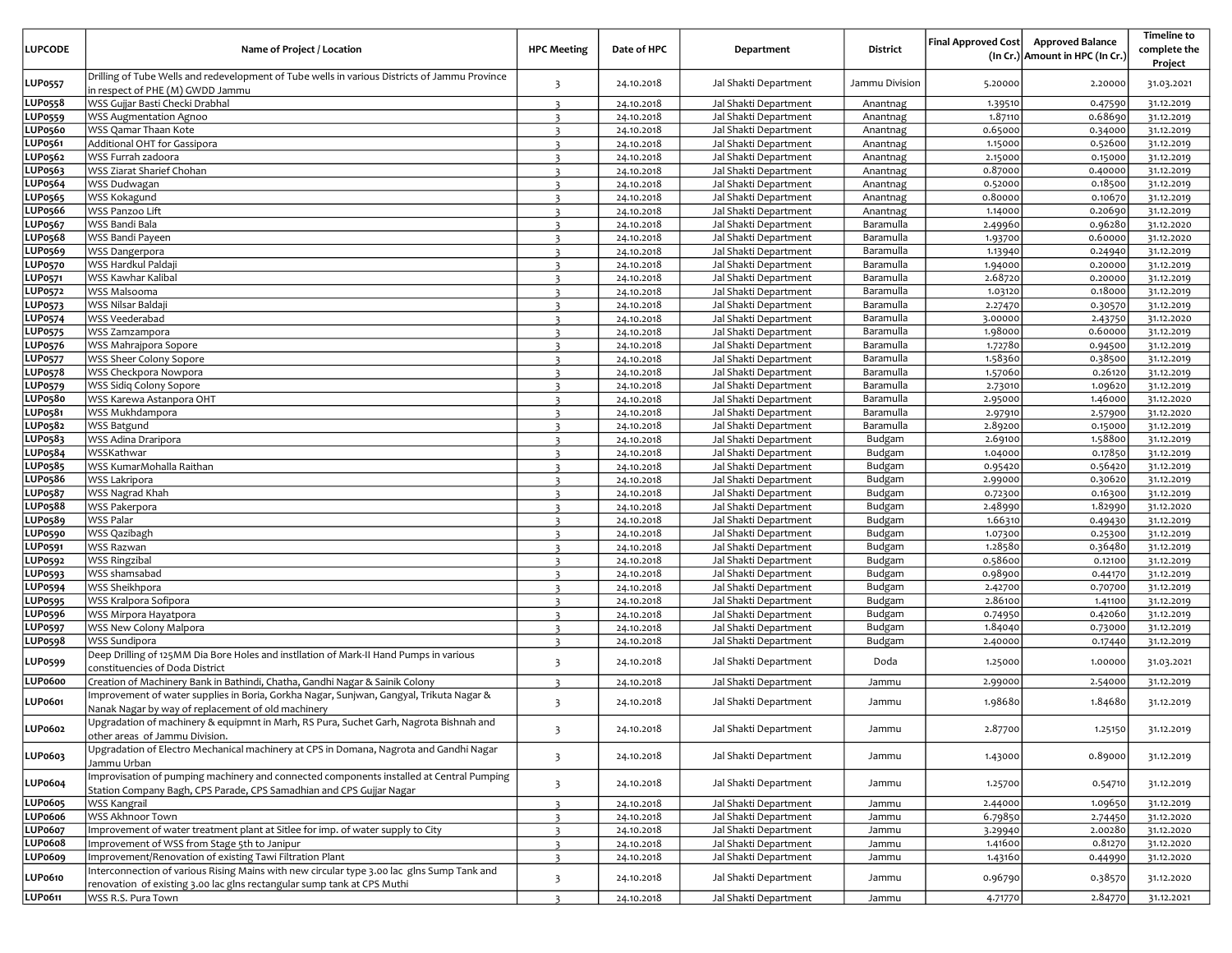| <b>LUP0612</b> | WSS Bishnah Town                                                                       | $\overline{3}$          | 24.10.2018 | Jal Shakti Department | Jammu    | 4.93610            | 3.38810 | 30.06.2021 |
|----------------|----------------------------------------------------------------------------------------|-------------------------|------------|-----------------------|----------|--------------------|---------|------------|
| <b>LUP0614</b> | WSS Goila Kencha                                                                       | $\overline{\mathbf{z}}$ | 24.10.2018 | Jal Shakti Department | Kishtwar | 1.90000            | 1.33150 | 31.12.2019 |
| LUP0615        | WSS Chicha Nagseni                                                                     | $\overline{\mathbf{3}}$ | 24.10.2018 | Jal Shakti Department | Kishtwar | 1.40400            | 0.78730 | 31.12.2019 |
| <b>LUPo616</b> | WSS Mawar Palmar                                                                       | $\overline{3}$          | 24.10.2018 | Jal Shakti Department | Kishtwar | 2.07640            | 0.88940 | 31.12.2019 |
| <b>LUP0617</b> | WSS Drabshala                                                                          | $\overline{\mathbf{3}}$ | 24.10.2018 | Jal Shakti Department | Kishtwar | 4.16500            | 2.87310 | 31.12.2020 |
| LUP0618        | WSS Mandal                                                                             | $\overline{\mathbf{3}}$ | 24.10.2018 | Jal Shakti Department | Kishtwar | 5.45600            | 2.86690 | 31.12.2020 |
| LUP0619        | WSS Gulabgarh                                                                          | $\overline{\mathbf{3}}$ | 24.10.2018 | Jal Shakti Department | Kishtwar | 2.40250            | 1.06510 | 31.12.2020 |
| <b>LUP0620</b> | WSS Naga Patnazi                                                                       | 3                       | 24.10.2018 | Jal Shakti Department | Kishtwar | 1.57270            | 0.99600 | 31.12.2020 |
| <b>LUP0621</b> | <b>WSS Kither</b>                                                                      | $\overline{\mathbf{3}}$ | 24.10.2018 | Jal Shakti Department | Kishtwar | 1.20750            | 0.73980 | 31.12.2020 |
| <b>LUP0622</b> | WSS Nazla Nagni                                                                        | $\overline{\mathbf{3}}$ | 24.10.2018 | Jal Shakti Department | Kishtwar | 2.48700            | 1.61000 | 31.12.2020 |
| LUP0623        | WSS Kukardandoo                                                                        | $\overline{\mathbf{z}}$ | 24.10.2018 | Jal Shakti Department | Kishtwar | 2.34900            | 1.35430 | 31.12.2020 |
| LUP0624        | WSS Kurna Batwalna                                                                     | $\overline{\mathbf{3}}$ | 24.10.2018 | Jal Shakti Department | Kishtwar | 2.30000            | 1.21500 | 31.12.2020 |
| LUP0625        | WSS Kharnar Trigam                                                                     | $\overline{3}$          | 24.10.2018 | Jal Shakti Department | Kishtwar | 1.40600            | 0.74840 | 31.12.2020 |
| LUP0626        | WSS Broses Zerman                                                                      | $\overline{\mathbf{3}}$ | 24.10.2018 | Jal Shakti Department | Kishtwar | 1.13670            | 0.70930 | 31.12.2020 |
| LUP0627        | WSS Hari Malhar-II                                                                     | 3                       | 24.10.2018 | Jal Shakti Department | Kishtwar | 2.28350            | 1.69260 | 31.12.2020 |
| LUP0628        | WSS Lovmerg Tunder                                                                     | $\overline{\mathbf{3}}$ | 24.10.2018 | Jal Shakti Department | Kishtwar | 1.40800            | 0.89910 | 31.12.2020 |
| <b>LUP0629</b> | WSS Atholi                                                                             | $\overline{\mathbf{3}}$ | 24.10.2018 | Jal Shakti Department | Kishtwar |                    | 2.80810 | 31.12.2020 |
| LUP0630        | WSS Kuchal (Thal Kuchal)                                                               | $\overline{\mathbf{3}}$ |            | Jal Shakti Department | Kishtwar | 3.99000<br>2.70100 | 1.82150 |            |
|                |                                                                                        |                         | 24.10.2018 |                       |          |                    |         | 31.12.2021 |
| LUP0631        | Deep Drilling of 125MM Dia Bore Holes and instllation of Mark-II Hand Pumps in various | $\overline{\mathbf{3}}$ | 24.10.2018 | Jal Shakti Department | Kishtwar | 1.25000            | 1.00000 | 31.03.2021 |
|                | constituencies of Kishtwar District                                                    |                         |            |                       |          |                    |         |            |
| LUP0632        | WSS Banimulla Gujjer Basti                                                             | $\overline{3}$          | 24.10.2018 | Jal Shakti Department | Kulgam   | 1.53610            | 1.06860 | 31.12.2020 |
| LUP0633        | WSS Budroo Dembdulla                                                                   | $\overline{\mathbf{3}}$ | 24.10.2018 | Jal Shakti Department | Kulgam   | 2.44300            | 0.55640 | 31.12.2019 |
| LUP0634        | WSS Chandgree                                                                          | $\overline{\mathbf{3}}$ | 24.10.2018 | Jal Shakti Department | Kulgam   | 1.89900            | 0.45000 | 31.12.2019 |
| LUP0635        | WSS Damhall                                                                            | $\overline{\mathbf{3}}$ | 24.10.2018 | Jal Shakti Department | Kulgam   | 2.96000            | 0.91050 | 31.12.2019 |
| LUP0636        | WSS Hakwas KB Pora                                                                     | в                       | 24.10.2018 | Jal Shakti Department | Kulgam   | 2.85250            | 1.28150 | 31.12.2020 |
| <b>LUP0637</b> | WSS Upg. Kulgam Town                                                                   | $\overline{\mathbf{3}}$ | 24.10.2018 | Jal Shakti Department | Kulgam   | 6.99300            | 3.23670 | 31.12.2020 |
| LUP0638        | <b>WSS Nasu</b>                                                                        | $\overline{\mathbf{z}}$ | 24.10.2018 | Jal Shakti Department | Kulgam   | 1.75500            | 0.38010 | 31.12.2019 |
| LUP0639        | WSS Sarsuna Tantraypora                                                                | $\overline{3}$          | 24.10.2018 | Jal Shakti Department | Kulgam   | 2.27000            | 0.90320 | 31.12.2019 |
| LUP0640        | WSS Shalipora Tarigam                                                                  | $\overline{3}$          | 24.10.2018 | Jal Shakti Department | Kulgam   | 2.57000            | 0.75240 | 31.12.2019 |
| <b>LUPo641</b> | <b>WSS Soper Daneu</b>                                                                 | $\overline{3}$          | 24.10.2018 | Jal Shakti Department | Kulgam   | 2.69350            | 0.58510 | 31.12.2019 |
| <b>LUP0642</b> | WSS Vovrikhull                                                                         | $\overline{\mathbf{3}}$ | 24.10.2018 | Jal Shakti Department | Kulgam   | 2.77690            | 0.90710 | 31.12.2019 |
| <b>LUP0643</b> | WSS Lalan Ganoor                                                                       | $\overline{\mathbf{3}}$ | 24.10.2018 | Jal Shakti Department | Kulgam   | 2.00000            | 0.91120 | 31.12.2020 |
| <b>LUPo644</b> | WSS Aug. Razloo                                                                        | $\overline{\mathbf{3}}$ | 24.10.2018 | Jal Shakti Department | Kulgam   | 1.10000            | 0.47370 | 31.12.2019 |
| <b>LUPo645</b> | WSS Kraloo and Kanchloo                                                                | $\overline{\mathbf{3}}$ | 24.10.2018 | Jal Shakti Department | Kulgam   | 1.67140            | 1.20140 | 31.12.2019 |
| <b>LUP0646</b> | WSS Chirhama Bongam                                                                    | $\overline{\mathbf{3}}$ | 24.10.2018 | Jal Shakti Department | Kulgam   | 2.77000            | 1.12180 | 31.12.2019 |
| <b>LUPo647</b> | WSS Chowgam Gundi                                                                      | $\overline{\mathbf{z}}$ | 24.10.2018 | Jal Shakti Department | Kulgam   | 0.65000            | 0.09680 | 31.12.2019 |
| <b>LUPo648</b> | WSS Kral check                                                                         | $\overline{3}$          | 24.10.2018 | Jal Shakti Department | Kulgam   | 0.91120            | 0.35000 | 31.12.2019 |
| <b>LUP0649</b> | WSS Vessu Manigam                                                                      | $\overline{3}$          | 24.10.2018 | Jal Shakti Department | Kulgam   | 1.80000            | 0.44320 | 31.12.2019 |
| <b>LUP0650</b> | WSS Gundi Tankipora                                                                    | $\overline{3}$          | 24.10.2018 | Jal Shakti Department | Kulgam   | 3.07000            | 0.16860 | 31.12.2019 |
| LUP0651        | WSS Gophbal Kawkibazar                                                                 | $\overline{\mathbf{3}}$ | 24.10.2018 | Jal Shakti Department | Kulgam   | 2.33080            | 0.60000 | 31.12.2019 |
| <b>LUP0652</b> | WSS Dohama                                                                             | $\overline{\mathbf{3}}$ | 24.10.2018 | Jal Shakti Department | Kupwara  | 1.13850            | 0.51850 | 31.12.2019 |
| LUP0653        | WSS Dudhkul                                                                            | $\overline{\mathbf{3}}$ | 24.10.2018 | Jal Shakti Department | Kupwara  | 2.06900            | 0.43800 | 31.12.2019 |
| <b>LUPo654</b> | WSS Hajin Ananwan                                                                      | $\overline{\mathbf{3}}$ | 24.10.2018 | Jal Shakti Department | Kupwara  | 1.98000            | 0.48800 | 31.12.2019 |
| LUP0655        | WSS Hamambal Chogal-Haran                                                              | $\overline{\mathbf{3}}$ | 24.10.2018 | Jal Shakti Department | Kupwara  | 1.89900            | 1.27900 | 31.12.2019 |
| <b>LUP0656</b> | WSS Haril                                                                              | $\overline{3}$          | 24.10.2018 | Jal Shakti Department | Kupwara  | 1.57390            | 0.97240 | 31.12.2019 |
| LUP0657        | WSS Lilam Kukroosa                                                                     | $\overline{3}$          | 24.10.2018 | Jal Shakti Department | Kupwara  | 1.95500            | 1.30500 | 31.12.2019 |
| <b>LUPo658</b> | WSS Muqami Hindwandpora                                                                | $\overline{3}$          | 24.10.2018 | Jal Shakti Department | Kupwara  | 2.07200            | 0.61400 | 31.12.2019 |
| <b>LUP0659</b> | WSS Neelipora Magam                                                                    | $\overline{\mathbf{3}}$ | 24.10.2018 | Jal Shakti Department | Kupwara  | 1.90500            | 0.79500 | 31.12.2019 |
| LUPo66o        | WSS Punzwa                                                                             | $\overline{\mathbf{3}}$ | 24.10.2018 | Jal Shakti Department | Kupwara  | 2.79230            | 1.16280 | 31.12.2019 |
| <b>LUPo661</b> | WSS Ramhal                                                                             | 3                       | 24.10.2018 | Jal Shakti Department | Kupwara  | 2.71390            | 1.97440 | 31.12.2019 |
| <b>LUPo662</b> | WSS Sheikhpora Ananwan                                                                 | $\overline{3}$          | 24.10.2018 | Jal Shakti Department | Kupwara  | 2.45330            | 1.45210 | 31.12.2019 |
| LUP0663        | WSS Shiltra                                                                            | $\overline{\mathbf{3}}$ | 24.10.2018 | Jal Shakti Department | Kupwara  | 2.78750            | 0.80890 | 31.12.2019 |
| <b>LUPo664</b> | WSS Takiya Devspora                                                                    | $\overline{3}$          | 24.10.2018 | Jal Shakti Department | Kupwara  | 2.95300            | 1.31800 | 31.12.2019 |
| <b>LUPo665</b> | WSS Vodhpora Khuramabad                                                                | $\overline{3}$          | 24.10.2018 | Jal Shakti Department | Kupwara  | 1.78000            | 0.45170 | 31.12.2019 |
| <b>LUPo666</b> | WSS Wani Mohalla Budchatri                                                             | $\overline{\mathbf{3}}$ | 24.10.2018 | Jal Shakti Department | Kupwara  | 2.84750            | 0.85640 | 31.12.2019 |
| <b>LUP0667</b> | WSS Waskura                                                                            | $\overline{3}$          | 24.10.2018 | Jal Shakti Department | Kupwara  | 2.72390            | 1.98440 | 31.12.2019 |
| <b>LUPo668</b> | WSS Magam Danstan                                                                      | $\overline{\mathbf{3}}$ | 24.10.2018 | Jal Shakti Department | Kupwara  | 2.19250            | 0.93850 | 31.12.2019 |
| <b>LUPo669</b> | WSS Vogbal                                                                             | $\overline{\mathbf{3}}$ | 24.10.2018 | Jal Shakti Department | Kupwara  | 1.23780            | 0.23900 | 31.12.2019 |
| LUPo670        | WSS Zagsundri                                                                          |                         |            | Jal Shakti Department |          |                    |         |            |
|                | Deep Drilling of 125MM Dia Bore Holes and instllation of Mark-II Hand Pumps in various | $\overline{\mathbf{3}}$ | 24.10.2018 |                       | Kupwara  | 2.89320            | 1.39320 | 31.12.2019 |
| LUP0671        |                                                                                        | $\overline{\mathbf{3}}$ | 24.10.2018 | Jal Shakti Department | Poonch   | 1.87500            | 1.50000 | 31.12.2019 |
|                | constituencies of Poonch District                                                      |                         |            |                       |          |                    |         |            |
| <b>LUP0672</b> | WSS Jaran Wali Gali                                                                    | $\overline{\mathbf{3}}$ | 24.10.2018 | Jal Shakti Department | Poonch   | 1.90880            | 0.16150 | 31.12.2019 |
| LUP0673        | WSS Salani                                                                             | $\overline{\mathbf{3}}$ | 24.10.2018 | Jal Shakti Department | Poonch   | 3.27140            | 0.23320 | 31.12.2019 |
| <b>LUP0674</b> | WSS Danna Dakhran Nerian                                                               | $\overline{\mathbf{3}}$ | 24.10.2018 | Jal Shakti Department | Poonch   | 2.11700            | 0.18710 | 31.12.2019 |
| <b>LUP0675</b> | WSS Dhara Sangla                                                                       | $\overline{\mathbf{3}}$ | 24.10.2018 | Jal Shakti Department | Poonch   | 2.35550            | 0.20650 | 31.12.2019 |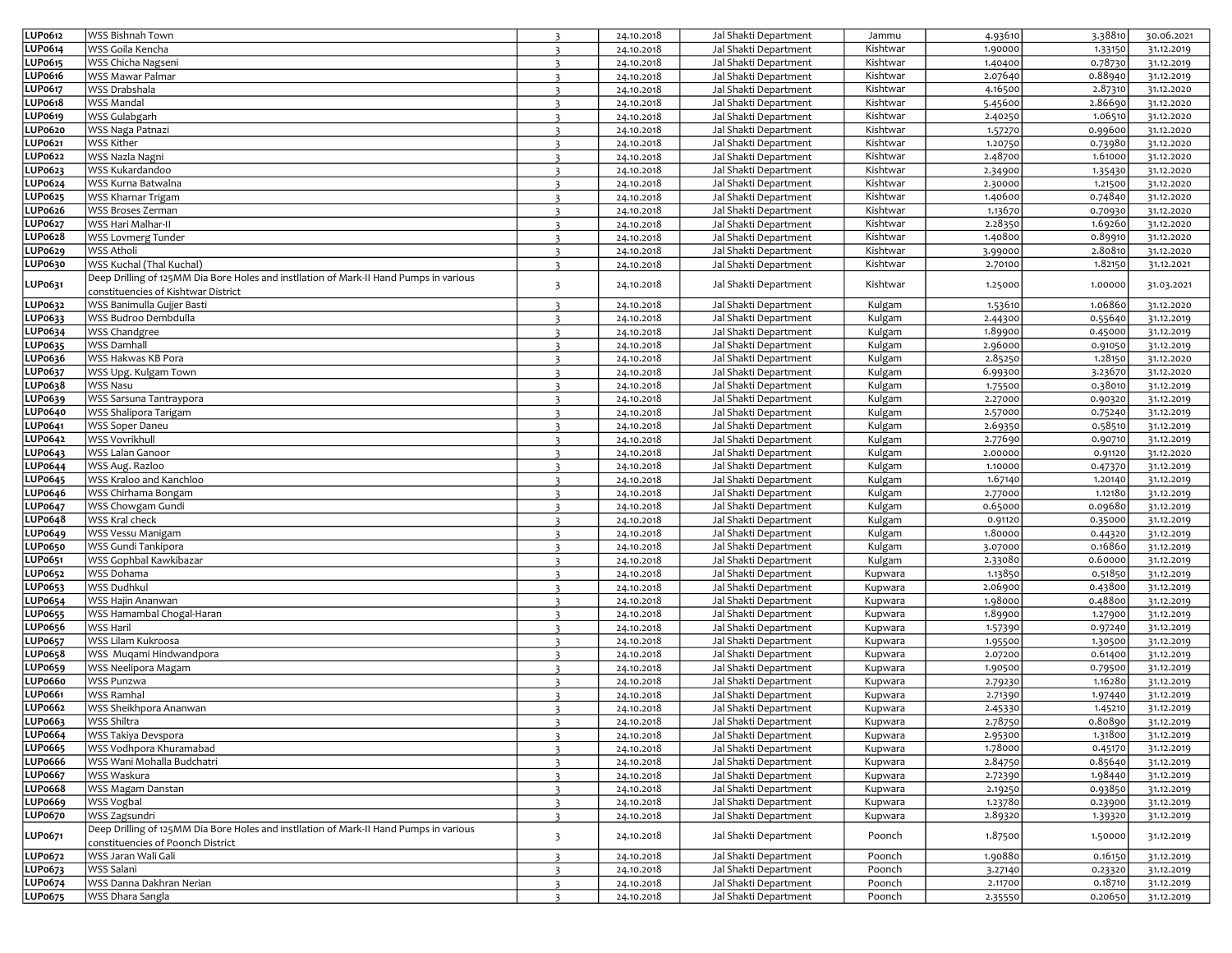| <b>LUPo676</b>  | WSS Sheendara II                                                                                                            | $\overline{3}$          | 24.10.2018 | Jal Shakti Department | Poonch  | 2.97720 | 0.26970 | 31.12.2019 |
|-----------------|-----------------------------------------------------------------------------------------------------------------------------|-------------------------|------------|-----------------------|---------|---------|---------|------------|
| <b>LUPo677</b>  | WSS Kalali Murrah                                                                                                           | $\overline{3}$          | 24.10.2018 | Jal Shakti Department | Poonch  | 2.83740 | 0.25470 | 31.12.2019 |
| <b>LUPo678</b>  | WSS Marhote                                                                                                                 | $\overline{3}$          | 24.10.2018 | Jal Shakti Department | Poonch  | 2.47070 | 0.21810 | 31.12.2019 |
| <b>LUP0679</b>  | WSS Dandi Dhara                                                                                                             | $\overline{3}$          | 24.10.2018 | Jal Shakti Department | Poonch  | 2.23070 | 0.19410 | 31.12.2019 |
| <b>LUP0680</b>  | WSS Bachianwali                                                                                                             | $\overline{3}$          | 24.10.2018 | Jal Shakti Department | Poonch  | 2.58590 | 0.23110 | 31.12.2019 |
| LUP0681         | WSS Trerawali II                                                                                                            | $\overline{\mathbf{3}}$ | 24.10.2018 | Jal Shakti Department | Poonch  | 2.25990 | 0.16840 | 31.12.2019 |
| LUP0682         | Imp. & Aug. of WSS Moh. Dou Moora, Moh. Narikas and Bela Lower under Surankote Town                                         | $\overline{\mathbf{3}}$ | 24.10.2018 | Jal Shakti Department | Poonch  | 1.47000 | 0.73250 | 31.12.2020 |
| LUP0683         | Imp. & Aug. of WSS Moh. Hari Patahana Devi under Surankote Town                                                             | $\overline{\mathbf{z}}$ | 24.10.2018 | Jal Shakti Department | Poonch  | 1.49500 | 0.74600 | 31.12.2020 |
| <b>LUPo684</b>  | Imp. & Aug. of WSS Moh. Jogi More, Faissal Moh, Dheri Moh. Hari & Manhassan under<br>Surankote Town                         | $\overline{\mathbf{3}}$ | 24.10.2018 | Jal Shakti Department | Poonch  | 1.99950 | 0.99575 | 31.12.2020 |
| LUP0685         | Imp. & Aug. of WSS Moh. Kumharan, Check Post, Habib Nagar, Manda & Bela under Surankote<br>Town                             | $\overline{\mathbf{3}}$ | 24.10.2018 | Jal Shakti Department | Poonch  | 1.99750 | 0.99525 | 31.12.2020 |
| <b>LUPo686</b>  | Imp. & aug. of WSS Khorinar under Poonch Town                                                                               | $\overline{3}$          | 24.10.2018 | Jal Shakti Department | Poonch  | 1.49000 | 0.74250 | 31.12.2020 |
|                 | Imp. & Aug. of WSS Azad Shankar Nagar & Moh. Near Sher-e-Kashmir Bridge under Poonch                                        |                         |            |                       |         |         |         |            |
| <b>LUPo687</b>  | Town                                                                                                                        | $\overline{\mathbf{3}}$ | 24.10.2018 | Jal Shakti Department | Poonch  | 1.99480 | 0.99290 | 31.12.2020 |
| <b>LUPo688</b>  | Imp. & Aug. of WSS Allapir & Purani Poonch under Poonch Town                                                                | $\overline{\mathbf{3}}$ | 24.10.2018 | Jal Shakti Department | Poonch  | 1.49000 | 0.74250 | 31.12.2020 |
| <b>LUPo689</b>  | Imp. & Aug. of WSS Moh. Gundi 7 Qazi Mohra under Poonch Town                                                                | $\overline{3}$          | 24.10.2018 | Jal Shakti Department | Poonch  | 1.99700 | 0.99400 | 31.12.2020 |
| LUPo690         | Imp. & Aug. of WSS Dungas Kamsar under Poonch Town                                                                          | $\overline{\mathbf{3}}$ | 24.10.2018 | Jal Shakti Department | Poonch  | 1.49000 | 0.74050 | 31.12.2020 |
| <b>LUP0691</b>  | WSS Chambra Saikloo                                                                                                         | $\overline{3}$          | 24.10.2018 | Jal Shakti Department | Poonch  | 2.86360 | 1.99820 | 31.12.2021 |
| LUP0692         | WSS Sakhi Maidan Thera                                                                                                      | $\overline{3}$          | 24.10.2018 | Jal Shakti Department | Poonch  | 2.84440 | 2.08610 | 31.12.2021 |
| LUP0693         | WSS Lehar Balnoi                                                                                                            | $\overline{3}$          | 24.10.2018 | Jal Shakti Department | Poonch  | 2.98000 | 2.41040 | 31.12.2021 |
| <b>LUP</b> 0694 | WSS Khanetar Basuni                                                                                                         | $\overline{3}$          | 24.10.2018 | Jal Shakti Department | Poonch  | 2.65000 | 2.05550 | 31.12.2021 |
| <b>LUP0695</b>  | WSS Brooti Tarkhana                                                                                                         | $\overline{\mathbf{3}}$ | 24.10.2018 | Jal Shakti Department | Poonch  | 2.48000 | 1.81900 | 31.12.2021 |
| <b>LUPo696</b>  | Augmentaion Awantipora Town                                                                                                 | $\overline{3}$          | 24.10.2018 | Jal Shakti Department | Pulwama | 3.96000 | 1.24180 | 31.12.2019 |
| <b>LUPo697</b>  | WSS Gujar Basti Wahab Sahib                                                                                                 | $\overline{3}$          | 24.10.2018 | Jal Shakti Department | Pulwama | 1.06330 | 0.24920 | 31.12.2019 |
| <b>LUPo698</b>  | WSS Gulshan pora Kharpora                                                                                                   | $\overline{\mathbf{3}}$ | 24.10.2018 | Jal Shakti Department | Pulwama | 2.88590 | 0.24740 | 31.12.2019 |
| <b>LUPo699</b>  | WSS Pahal Dajan                                                                                                             | $\overline{3}$          | 24.10.2018 | Jal Shakti Department | Pulwama | 1.93000 | 0.26000 | 31.12.2019 |
| LUP0700         | Replacement of Worn-out Pumping Machinery & equipments                                                                      | $\overline{3}$          | 24.10.2018 | Jal Shakti Department | Rajouri | 2.59000 | 2.31000 | 31.12.2020 |
| LUP0701         | WSS Manyal                                                                                                                  | $\overline{3}$          | 24.10.2018 | Jal Shakti Department | Rajouri | 1.40000 | 0.26620 | 31.12.2019 |
| <b>LUP0702</b>  | WSS Danna Chrung                                                                                                            | $\overline{3}$          | 24.10.2018 | Jal Shakti Department | Rajouri | 1.78000 | 0.98120 | 31.12.2019 |
| LUP0703         | WSS Bari Darhal                                                                                                             | $\overline{3}$          | 24.10.2018 | Jal Shakti Department | Rajouri | 1.99000 | 0.52740 | 31.12.2019 |
| <b>LUP0704</b>  | WSS Manpur Bhajnowa                                                                                                         | $\overline{3}$          | 24.10.2018 | Jal Shakti Department | Rajouri | 0.31270 | 0.17270 | 31.12.2019 |
| <b>LUP0705</b>  | WSS Langer Dhanka                                                                                                           | $\overline{3}$          | 24.10.2018 | Jal Shakti Department | Rajouri | 0.35730 | 0.18730 | 31.12.2019 |
| LUP0706         | WSS Pukhranie                                                                                                               | $\overline{3}$          | 24.10.2018 | Jal Shakti Department | Rajouri | 0.96700 | 0.40490 | 31.12.2019 |
| <b>LUP0707</b>  | <b>WSS Topa Dodaz</b>                                                                                                       | $\overline{3}$          | 24.10.2018 | Jal Shakti Department | Rajouri | 1.97000 | 0.34800 | 31.12.2019 |
| LUP0708         | WSS Dhandkote                                                                                                               | $\overline{3}$          | 24.10.2018 | Jal Shakti Department | Rajouri | 2.82530 | 2.41720 | 31.12.2020 |
| LUP0709         | Imp. & Aug. of WS Bhimber Gali                                                                                              | $\overline{3}$          | 24.10.2018 | Jal Shakti Department | Rajouri | 1.64460 | 1.32920 | 31.12.2020 |
| <b>LUP0710</b>  | WSS Kurhad                                                                                                                  | $\overline{\mathbf{3}}$ | 24.10.2018 | Jal Shakti Department | Rajouri | 2.59550 | 1.98770 | 31.12.2020 |
| <b>LUP0711</b>  | WSS Thula di Peri                                                                                                           | $\overline{\mathbf{3}}$ | 24.10.2018 | Jal Shakti Department | Rajouri | 1.09000 | 0.67040 | 31.12.2020 |
| LUP0712         | WSS Simbli Naka Chowkian                                                                                                    | $\overline{3}$          | 24.10.2018 | Jal Shakti Department | Rajouri | 2.21000 | 1.53750 | 31.12.2020 |
| LUP0713         | WSS Dalheri                                                                                                                 | $\overline{3}$          | 24.10.2018 | Jal Shakti Department | Rajouri | 2.18760 | 1.2788c | 31.12.2020 |
| <b>LUP0714</b>  | WSS Sawani                                                                                                                  | $\overline{\mathbf{3}}$ | 24.10.2018 | Jal Shakti Department | Rajouri | 2.89560 | 2.53870 | 31.12.2020 |
| <b>LUP0715</b>  | WSS Magal                                                                                                                   | $\overline{\mathbf{3}}$ | 24.10.2018 | Jal Shakti Department | Rajouri | 1.65000 | 0.80010 | 31.12.2020 |
| <b>LUP0716</b>  | <b>WSS Hadyatpur</b>                                                                                                        | $\overline{3}$          | 24.10.2018 | Jal Shakti Department | Rajouri | 3.48000 | 2.79580 | 31.12.2021 |
| <b>LUP0717</b>  | WSS Droon                                                                                                                   | $\overline{3}$          | 24.10.2018 | Jal Shakti Department | Rajouri | 2.34100 | 1.83130 | 31.12.2021 |
| <b>LUP0718</b>  | Deep Drilling of 125MM Dia Bore Holes and instllation of Mark-II Hand Pumps in various<br>constituencies of Ramban District | $\overline{\mathbf{3}}$ | 24.10.2018 | Jal Shakti Department | Ramban  | 1.25000 | 1.00000 | 31.03.2021 |
| <b>LUP0719</b>  | WSS Karwa                                                                                                                   | $\overline{\mathbf{z}}$ | 24.10.2018 | Jal Shakti Department | Reasi   | 1.20350 | 1.08310 | 31.12.2019 |
| <b>LUP0720</b>  | WSS Sirla                                                                                                                   | $\overline{\mathbf{3}}$ | 24.10.2018 | Jal Shakti Department | Reasi   | 1.15000 | 1.12750 | 31.12.2019 |
| <b>LUP0721</b>  | WSS Kundra                                                                                                                  | $\overline{\mathbf{3}}$ | 24.10.2018 | Jal Shakti Department | Reasi   | 1.49460 | 1.46710 | 31.12.2019 |
| <b>LUP0722</b>  | Water Supply from Jhajjer to Katra town                                                                                     | $\overline{\mathbf{3}}$ | 24.10.2018 | Jal Shakti Department | Reasi   | 3.05400 | 2.96400 | 31.12.2019 |
| LUP0723         | <b>WSS Laiter</b>                                                                                                           | $\overline{\mathbf{3}}$ | 24.10.2018 | Jal Shakti Department | Reasi   | 1.10500 | 0.87500 | 31.12.2019 |
| <b>LUP0724</b>  | WSS Banyari Gola Chapper                                                                                                    | $\overline{\mathbf{3}}$ | 24.10.2018 | Jal Shakti Department | Reasi   | 1.95000 | 1.83880 | 31.12.2020 |
| <b>LUP0725</b>  | WSS Namal Chountra                                                                                                          | $\overline{\mathbf{3}}$ | 24.10.2018 | Jal Shakti Department | Reasi   | 1.75000 | 1.57880 | 31.12.2020 |
| <b>LUP0726</b>  | WSS Lancha                                                                                                                  | $\overline{\mathbf{3}}$ | 24.10.2018 | Jal Shakti Department | Reasi   | 2.50000 | 1.91990 | 31.12.2020 |
| <b>LUP0727</b>  | WSS Moh. Thathi of Challad                                                                                                  | $\overline{\mathbf{3}}$ | 24.10.2018 | Jal Shakti Department | Reasi   | 2.30000 | 1.91830 | 31.12.2020 |
| LUP0728         | <b>WSS Lower Barnelly</b>                                                                                                   | $\overline{\mathbf{3}}$ | 24.10.2018 | Jal Shakti Department | Reasi   | 1.72000 | 1.48980 | 31.12.2020 |
| <b>LUP0729</b>  | WSS Mohra Mal (Malas)                                                                                                       | $\overline{\mathbf{3}}$ | 24.10.2018 | Jal Shakti Department | Reasi   | 2.52000 | 2.00920 | 31.12.2020 |
| LUP0730         | WSS Neeram Gundi                                                                                                            | $\overline{\mathbf{3}}$ | 24.10.2018 | Jal Shakti Department | Reasi   | 2.85000 | 2.15760 | 31.12.2020 |
| LUP0731         | WSS Shergarhi Gulabpura                                                                                                     | $\overline{\mathbf{3}}$ | 24.10.2018 | Jal Shakti Department | Reasi   | 2.75000 | 1.96440 | 31.12.2020 |
| <b>LUP0732</b>  | WSS Schdole                                                                                                                 | $\overline{\mathbf{3}}$ | 24.10.2018 | Jal Shakti Department | Reasi   | 4.11020 | 2.97010 | 31.12.2020 |
| <b>LUP0733</b>  | WSS Sanglikote                                                                                                              | $\overline{3}$          | 24.10.2018 | Jal Shakti Department | Reasi   | 2.98000 | 2.41950 | 31.12.2020 |
| <b>LUP0734</b>  | WSS Judda                                                                                                                   | $\overline{3}$          | 24.10.2018 | Jal Shakti Department | Reasi   | 4.68000 | 3.79050 | 31.12.2020 |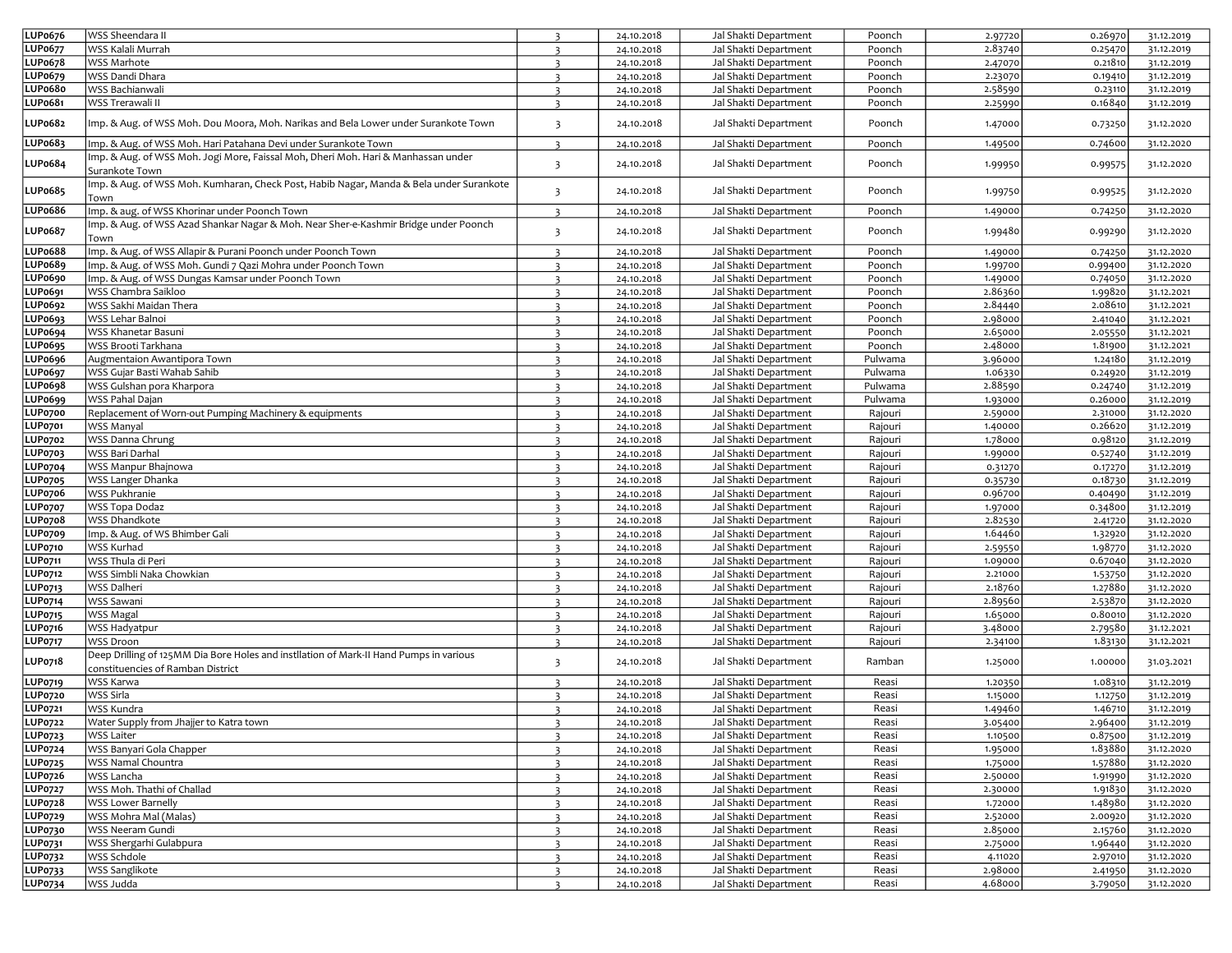| LUP0735                    | Deep Drilling of 125MM Dia Bore Holes and instllation of Mark-II Hand Pumps in various                                                     | $\overline{3}$          | 24.10.2018 | Jal Shakti Department | Samba     | 1.25000 | 1.00000 | 31.03.2021 |
|----------------------------|--------------------------------------------------------------------------------------------------------------------------------------------|-------------------------|------------|-----------------------|-----------|---------|---------|------------|
|                            | constituencies of Samba District                                                                                                           |                         |            |                       |           |         |         |            |
| LUP0736                    | WSS Bari Brahmana Town                                                                                                                     | $\overline{3}$          | 24.10.2018 | Jal Shakti Department | Samba     | 3.82000 | 0.93000 | 31.12.2019 |
| <b>LUP0737</b>             | WSS Chann Vida                                                                                                                             | $\overline{3}$          | 24.10.2018 | Jal Shakti Department | Samba     | 1.97840 | 1.69220 | 31.12.2020 |
| LUP0738                    | WSS Odha                                                                                                                                   | $\overline{3}$          | 24.10.2018 | Jal Shakti Department | Samba     | 2.19850 | 1.72320 | 31.12.2020 |
| <b>LUP0739</b>             | WSS Jandore                                                                                                                                | $\overline{\mathbf{3}}$ | 24.10.2018 | Jal Shakti Department | Udhampur  | 1.57130 | 1.22470 | 31.12.2019 |
| LUP0740                    | WSS Mantalai                                                                                                                               | $\overline{3}$          | 24.10.2018 | Jal Shakti Department | Udhampur  | 0.52600 | 0.40350 | 31.12.2019 |
| LUP0741                    | <b>WSS Charie Muttal</b>                                                                                                                   | $\overline{\mathbf{3}}$ | 24.10.2018 | Jal Shakti Department | Udhampur  | 1.76470 | 1.62350 | 31.12.2020 |
| <b>LUP0742</b>             | WSS Ghordi Jagir                                                                                                                           | $\overline{\mathbf{3}}$ | 24.10.2018 | Jal Shakti Department | Udhampur  | 3.26140 | 3.18740 | 31.12.2020 |
| <b>LUP0743</b>             | <b>WSS Kosar</b>                                                                                                                           | $\overline{3}$          | 24.10.2018 | Jal Shakti Department | Udhampur  | 3.44490 | 1.54510 | 31.12.2020 |
| <b>LUP0744</b>             | Aug/Imp of Ramnagar Town Ph-I (Main Town)                                                                                                  | $\overline{\mathbf{3}}$ | 24.10.2018 | Jal Shakti Department | Udhampur  | 7.46000 | 2.49380 | 31.12.2019 |
| <b>LUP0745</b>             | WSS Ghogarmarh                                                                                                                             | $\overline{\mathbf{3}}$ | 24.10.2018 | Jal Shakti Department | Udhampur  | 2.80500 | 1.09860 | 31.12.2019 |
| <b>LUP0746</b>             | <b>WSS Barmeen</b>                                                                                                                         | $\overline{\mathbf{3}}$ | 24.10.2018 | Jal Shakti Department | Udhampur  | 3.42390 | 0.87180 | 31.12.2019 |
|                            | <b>WSS Thalpal</b>                                                                                                                         |                         |            | Jal Shakti Department |           |         |         |            |
| <b>LUP0747</b>             |                                                                                                                                            | $\overline{3}$          | 24.10.2018 |                       | Udhampur  | 3.33710 | 3.18710 | 31.12.2020 |
| <b>LUP0748</b>             | <b>WSS Bilaspur Deot</b>                                                                                                                   | 3                       | 24.10.2018 | Jal Shakti Department | Udhampur  | 3.68300 | 2.17640 | 31.12.2020 |
| <b>LUP0749</b>             | WSS Baryalta Shatrari                                                                                                                      | $\overline{\mathbf{3}}$ | 24.10.2018 | Jal Shakti Department | Udhampur  | 5.43860 | 3.62480 | 31.12.2020 |
| <b>LUP0750</b>             | WSS Ossu Laddan Pakhlai                                                                                                                    | $\overline{\mathbf{3}}$ | 24.10.2018 | Jal Shakti Department | Udhampur  | 2.99100 | 2.17870 | 31.12.2020 |
| LUP0751                    | WSS Rathian                                                                                                                                | $\overline{\mathbf{3}}$ | 24.10.2018 | Jal Shakti Department | Udhampur  | 6.88900 | 3.13900 | 31.12.2020 |
| <b>LUP0752</b>             | WSS Seer Manjla                                                                                                                            | $\overline{3}$          | 24.10.2018 | Jal Shakti Department | Udhampur  | 3.02640 | 0.98650 | 31.12.2020 |
| <b>LUP0753</b>             | Construction of 1x30 Mtr span steel decked bridge in Km 1 <sup>st</sup> of Kilam Gund road and widening/<br>upgradation from RD 0-600 Mtr. | $\overline{\mathbf{3}}$ | 24.10.2018 | Public Works Deptt.   | Anantnag  | 4.54300 | 4.44300 | 31.03.2020 |
| <b>LUP0754</b>             | Suspension Foot Bridge over River Jehlum at Padshahi Bagh, Bijbehara                                                                       | $\overline{3}$          | 24.10.2018 | Public Works Deptt.   | Anantnag  | 3.83000 | 3.18000 | 31.08.2019 |
| <b>LUP0755</b>             | Const. of 1x10 mtr span steel girder Bridge over Katoo Satkipora Nallah at Kaloo Village                                                   | $\overline{\mathbf{3}}$ | 24.10.2018 | Public Works Deptt.   | Anantnag  | 1.73090 | 1.59090 | 31.10.2019 |
| <b>LUP0756</b>             | Construction of 3x30 Mtr span steel girder bridge at Nowpora Lonepora on nallah Sandran                                                    | $\overline{\mathbf{3}}$ | 24.10.2018 | Public Works Deptt.   | Anantnag  | 4.41600 | 3.02100 | 31.03.2020 |
| <b>LUP0757</b>             | Construction of 2x30 Mtr span steel girder bridge at Bonagund Zamalgam on nallah Sandran                                                   | $\overline{\mathbf{3}}$ | 24.10.2018 | Public Works Deptt.   | Anantnag  | 4.32450 | 3.22950 | 31.03.2020 |
| <b>LUP0758</b>             | Construction of 3x20 Mtr span steel girder bridge at Rashipora Hergawas on Nallah Sandran                                                  | $\overline{\mathbf{3}}$ | 24.10.2018 | Public Works Deptt.   | Anantnag  | 4.52700 | 0.94700 | 31.12.2019 |
| <b>LUPo759</b>             | Constr.of steel trussed jeepable Bridge at Bangidar Anantnag                                                                               | $\overline{\mathbf{3}}$ | 24.10.2018 | Public Works Deptt.   | Anantnag  | 2.95000 | 2.85000 | 30.09.2019 |
| LUPo760                    | Constr.of overhead Foot Bridge from Amusement Park to Golf Course at Pahalgam                                                              | $\overline{\mathbf{3}}$ | 24.10.2018 | Public Works Deptt.   | Anantnag  | 1.32000 | 1.27000 | 30.09.2019 |
| LUPo761                    | Const. of 1x11 mtr span plate girer motorable Bridge over Khundri Nallah at Peer Mohalla Erin<br>Bandipora                                 | $\overline{3}$          | 24.10.2018 | Public Works Deptt.   | Bandipora | 0.95060 | 0.78810 | 31.10.2019 |
| LUP0762                    | Upgradation of Sumbal Wangipora, Sumbal Nasbal, Sumbla Arampora & Dumpora road and<br>allied links                                         | $\overline{\mathbf{3}}$ | 24.10.2018 | Public Works Deptt.   | Bandipora | 9.78200 | 4.69200 | 31.03.2021 |
| LUP0763                    | Const of 2x20 mtr span steel girder bridge over nallah Ningli at Dongdara Sangrama                                                         | $\overline{\mathbf{3}}$ | 24.10.2018 | Public Works Deptt.   | Baramulla | 3.63290 | 2.40290 | 31.03.2020 |
| <b>LUPo764</b>             | Upgradation of Binner Shitloo road                                                                                                         | $\overline{3}$          | 24.10.2018 | Public Works Deptt.   | Baramulla | 3.69710 | 2.53180 | 31.03.2020 |
| LUP0765                    | Upgradation of Khamoh Bosiyan road                                                                                                         | $\overline{\mathbf{3}}$ | 24.10.2018 | Public Works Deptt.   | Baramulla | 3.02370 | 2.21270 | 31.03.2020 |
| <b>LUPo766</b>             | Upgradation of Botangoo Muqam Shaheed Mir Road                                                                                             | $\overline{3}$          | 24.10.2018 | Public Works Deptt.   | Baramulla | 6.18150 | 4.40750 | 31.03.2020 |
| LUP0767                    | Upgradation of Wadoora Bala and Wadoora Payeen with allied links                                                                           | $\overline{3}$          | 24.10.2018 | Public Works Deptt.   | Baramulla | 3.38340 | 2.70810 | 31.03.2020 |
| <b>LUPo768</b>             | Upgradation of inner links at Warapora                                                                                                     | $\overline{\mathbf{3}}$ | 24.10.2018 | Public Works Deptt.   | Baramulla | 5.40310 | 4.57920 | 31.03.2020 |
| <b>LUP0769</b>             | Upgradation of Mirgund Shadipora road via Checki Razak Khan                                                                                | $\overline{\mathbf{3}}$ | 24.10.2018 | Public Works Deptt.   | Baramulla | 3.30590 | 2.49480 | 31.03.2020 |
| LUP0770                    | Construction of road from Zandfaran to Gurivan                                                                                             | $\overline{3}$          | 24.10.2018 | Public Works Deptt.   | Baramulla | 4.00150 | 1.56640 | 31.03.2020 |
|                            | Construction of road from Khaitangan to Takya Wagoora via Gousia Colony upto High School                                                   |                         |            |                       |           |         |         |            |
| LUPo771                    | wagoora with allied links                                                                                                                  | $\overline{\mathbf{3}}$ | 24.10.2018 | Public Works Deptt.   | Baramulla | 4.20820 | 2.13670 | 31.03.2020 |
| <b>LUP0772</b>             | Upgradation of Malpora to Larridora via Kawhar                                                                                             | $\overline{\mathbf{3}}$ | 24.10.2018 | Public Works Deptt.   | Baramulla | 2.11170 | 1.00590 | 31.03.2020 |
| <b>LUP0773</b>             | Kanispora inner links                                                                                                                      | $\overline{\mathbf{3}}$ | 24.10.2018 | Public Works Deptt.   | Baramulla | 5.82320 | 2.04760 | 31.03.2020 |
| <b>LUP0774</b>             | Constr. Of 1x20 mtr span trussed Bridge on Nallah Gogaldara Pethsharan Road                                                                | $\overline{3}$          | 24.10.2018 | Public Works Deptt.   | Budgam    | 3.67140 | 3.22140 | 31.08.2019 |
| <b>LUP0775</b>             | Constr. Of 1x18 mtr span steel girder Bridge with RCC slab deck in Km 5th at Sebdan over Ahaji<br>Canal connecting to Bathar Railway Road  | $\overline{3}$          | 24.10.2018 | Public Works Deptt.   | Budgam    | 2.05750 | 1.18250 | 30.11.2019 |
| LUPo776                    | Constr of 1x24 mtr span steel bridge at Karipora (Intermediate lane truss girder bridge)                                                   | $\overline{\mathbf{3}}$ | 24.10.2018 | Public Works Deptt.   | Budgam    | 2.15770 | 1.36270 | 31.10.2019 |
| <b>LUP</b> <sub>0777</sub> | Construction of 25 Mtr span bridge at Loolipora Yaham                                                                                      | $\overline{3}$          | 24.10.2018 | Public Works Deptt.   | Budgam    | 0.77210 | 0.61810 | 31.10.2019 |
| <b>LUP0779</b>             | Construction of Dak Bunglow at Fatehpora Ganderbal                                                                                         | $\overline{\mathbf{3}}$ | 24.10.2018 | Public Works Deptt.   | Ganderbal | 4.97030 | 2.49530 | 31.03.2020 |
| LUP0780                    | Construction of Nilgrath Baltal road                                                                                                       | 3                       | 24.10.2018 | Public Works Deptt.   | Ganderbal | 5.17550 | 3.74200 | 31.03.2020 |
| LUP0781                    | Const. of road from Bund-Khandyal-Lalyal                                                                                                   | $\overline{3}$          | 24.10.2018 | Public Works Deptt.   | Jammu     | 1.74000 | 0.82490 | 31.12.2019 |
|                            | Const. of road from Milk Derian Balla enclave to Rama Channi Masjid Mohalla (L-2.00 kms) upto                                              |                         |            |                       |           |         |         |            |
| LUP0782                    | ITBP Camp including const. of vented causeway                                                                                              | $\overline{\mathbf{3}}$ | 24.10.2018 | Public Works Deptt.   | Jammu     | 0.72000 | 0.57000 | 31.08.2019 |
| LUP0783                    | Const. of road (double lane) to Public Park at Kharian via NIITS College.                                                                  | $\overline{\mathbf{3}}$ | 24.10.2018 | Public Works Deptt.   | Jammu     | 2.91600 | 1.51600 | 31.03.2020 |
| <b>LUP0784</b>             | Const. of road in Bilal Colony Channi Rama including deep drain                                                                            | $\overline{3}$          | 24.10.2018 | Public Works Deptt.   | Jammu     | 2.32000 | 1.73890 | 31.03.2020 |
| <b>LUP0785</b>             | Const. of road from Kotli Galabana to Kullian Khalsa road in km 3rd via Bhure-De-Kothey                                                    | 3                       | 24.10.2018 | Public Works Deptt.   | Jammu     | 1.82400 | 1.57400 | 31.03.2020 |
| <b>LUP0786</b>             | Imprvtt./ Upgd of road from Kangrail Majali road to Ratti Chappri.                                                                         | $\overline{3}$          | 24.10.2018 | Public Works Deptt.   | Jammu     | 1.15470 | 1.05280 | 31.10.2019 |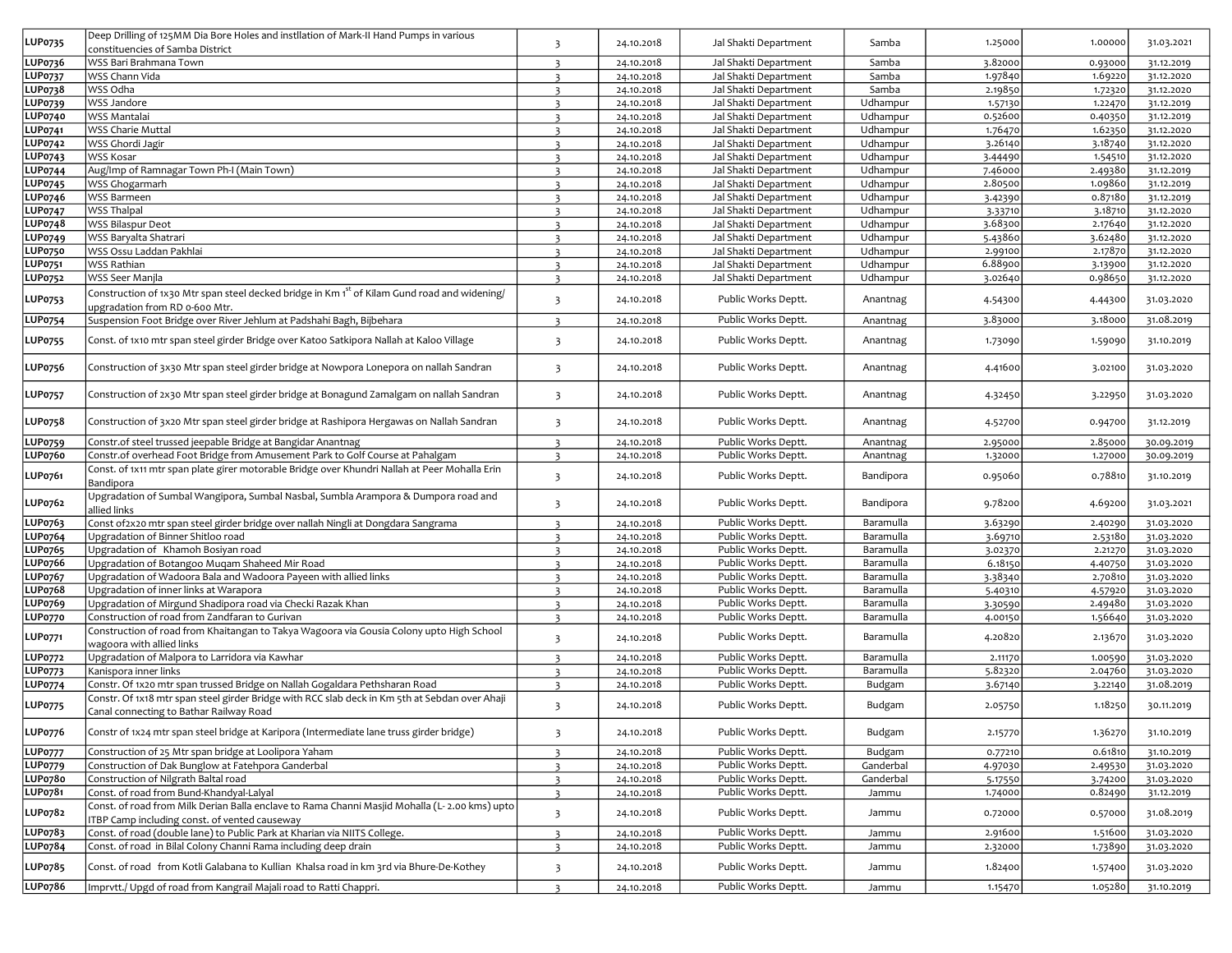| LUPo787        | Imprvtt./ Upgd of road from main road Jandyal to Tower road via Bhupa Talab Beri Chapri                                                                   |                         |            | Public Works Deptt. | Jammu   |         |         |            |
|----------------|-----------------------------------------------------------------------------------------------------------------------------------------------------------|-------------------------|------------|---------------------|---------|---------|---------|------------|
|                | Ranjan.                                                                                                                                                   | $\overline{3}$          | 24.10.2018 |                     |         | 1.30000 | 0.87500 | 31.10.2019 |
| <b>LUPo788</b> | Const. of road from Burn to Karlie                                                                                                                        | $\overline{3}$          | 24.10.2018 | Public Works Deptt. | Jammu   | 1.54840 | 1.28390 | 31.03.2020 |
| <b>LUPo789</b> | Const. of road from 4th Tawi Bridge to Karnaile Chak                                                                                                      | $\overline{\mathbf{3}}$ | 24.10.2018 | Public Works Deptt. | Jammu   | 2.14350 | 0.70350 | 31.08.2019 |
| LUP0790        | Const. of 18 Mtr span Steel Girder Bridge at Bhore Camp Jammu                                                                                             | $\overline{3}$          | 24.10.2018 | Public Works Deptt. | Jammu   | 1.93200 | 0.83200 | 30.09.2019 |
| <b>LUP0791</b> | Const. of link road from Dhaba/Tube well Morh to DugWell/Cremation Ground Sallan                                                                          | $\overline{3}$          | 24.10.2018 | Public Works Deptt. | Kathua  | 0.59800 | 0.52550 | 30.09.2019 |
| <b>LUP0792</b> | Const. of Pranta Patyari to Balan Talab road                                                                                                              | $\overline{3}$          | 24.10.2018 | Public Works Deptt. | Kathua  | 0.65000 | 0.40000 | 30.09.2019 |
| <b>LUP0793</b> | Const. of link road to Patoli                                                                                                                             | $\overline{3}$          | 24.10.2018 | Public Works Deptt. | Kathua  | 0.65000 | 0.48000 | 31.10.2019 |
| <b>LUP0794</b> | Kalaspur to Darhal Kathua                                                                                                                                 | $\overline{3}$          | 24.10.2018 | Public Works Deptt. | Kathua  | 0.30000 | 0.19500 | 31.10.2019 |
| <b>LUP0795</b> | Jasrota to Rakh Hoshiari road                                                                                                                             | $\overline{\mathbf{3}}$ | 24.10.2018 | Public Works Deptt. | Kathua  | 1.12530 | 0.90530 | 30.09.2019 |
| <b>LUP0796</b> | Maroli to Kalaspur via Upper Govindsar link road Kathua                                                                                                   | $\overline{3}$          | 24.10.2018 | Public Works Deptt. | Kathua  | 0.76650 | 0.46650 | 31.10.2019 |
| <b>LUP0797</b> | Wasarkote Lonaharia Bridge 1x15 Mtr Span                                                                                                                  | $\overline{3}$          | 24.10.2018 | Public Works Deptt. | Kupwara | 1.67280 | 1.47780 | 31.08.2019 |
| <b>LUP0798</b> | Constr. Of 10 Mtr span Bridge on Nallah Talri at Warpora Ahgam                                                                                            | $\overline{\mathbf{3}}$ | 24.10.2018 | Public Works Deptt. | Kupwara | 0.65380 | 0.52380 | 31.10.2019 |
| <b>LUP0799</b> | Constr. Of 14Mtr span double barrel box type culvert on Zaferkhani Mandoori Road in Km 1st                                                                | $\overline{\mathbf{3}}$ | 24.10.2018 | Public Works Deptt. | Kupwara | 0.58200 | 0.46200 | 31.10.2019 |
| LUP0800        | Re-Constr. Of damaged portion of EEs Quarter at Gomal Tanghdar                                                                                            | $\overline{3}$          | 24.10.2018 | Public Works Deptt. | Kupwara | 0.60220 | 0.52220 | 31.10.2019 |
| LUPo801        | Construction of 3x40 Mtr (120 Mtr) long steel truss girder bridge over nallah Kahmil                                                                      | $\overline{\mathbf{3}}$ | 24.10.2018 | Public Works Deptt. | Kupwara | 8.36680 | 5.20730 | 31.12.2019 |
| LUPo802        | Construction of single lane P/G Steel bridge at Nagri Gamandar                                                                                            | $\overline{\mathbf{3}}$ | 24.10.2018 | Public Works Deptt. | Kupwara | 8.11840 | 3.38340 | 31.03.2020 |
| LUP0803        | Construction/Upgradation of road Kenyal Dachina to Dogripora including Lilum to Waisa road                                                                | $\overline{\mathbf{3}}$ | 24.10.2018 | Public Works Deptt. | Kupwara | 5.82190 | 1.21190 | 31.08.2019 |
| <b>LUPo804</b> | Construction/Upgradation of Kuligam Kandhar Changdi road                                                                                                  | $\overline{\mathbf{3}}$ | 24.10.2018 | Public Works Deptt. | Kupwara | 2.68960 | 1.68750 | 31.03.2020 |
| <b>LUPo805</b> | Const. of road from Charallan to Sangla via Dandidhara                                                                                                    | $\overline{\mathbf{3}}$ | 24.10.2018 | Public Works Deptt. | Poonch  | 1.55500 | 1.08000 | 30.11.2019 |
| LUPo8o6        | 25 mtr sapn steel m/able Bridge over Suran Nallah at Behram Galla on link road to vilage<br>Behramgalla                                                   | $\overline{\mathbf{3}}$ | 24.10.2018 | Public Works Deptt. | Poonch  | 0.74740 | 0.59500 | 31.03.2019 |
| <b>LUPo807</b> | Const. of 150 Mtr span Motorable bridge at Kulani over Mandi Nallah                                                                                       | $\overline{3}$          | 24.10.2018 | Public Works Deptt. | Poonch  | 7.42350 | 2.49780 | 30.11.2019 |
| LUPo8o8        | Const. of road from Kattiwala to Phir via Kalsan                                                                                                          | $\overline{\mathbf{3}}$ | 24.10.2018 | Public Works Deptt. | Poonch  | 2.73310 | 2.60310 | 31.03.2020 |
| LUPo8o9        | Const. of road Dhundak Marhote to Mohalla Mahiran.                                                                                                        | $\overline{3}$          | 24.10.2018 | Public Works Deptt. | Poonch  | 1.50860 | 0.97370 | 31.08.2019 |
| <b>LUPo810</b> | Const. of road "Kalai to High School Kalai road.                                                                                                          | $\overline{\mathbf{3}}$ | 24.10.2018 | Public Works Deptt. | Poonch  | 1.67620 | 1.11620 | 31.08.2019 |
| LUP0811        | Const. of Link road to Mohalla Dupprian to Lassana                                                                                                        | $\overline{3}$          | 24.10.2018 | Public Works Deptt. | Poonch  | 0.72130 | 0.57130 | 30.11.2019 |
| LUP0812        | Const. of road from Jogi More to Mohalla Manhasan.                                                                                                        | $\overline{3}$          | 24.10.2018 | Public Works Deptt. | Poonch  | 1.29490 | 0.99990 | 31.08.2019 |
| LUP0813        | Const. of link road Hari Budha Surankote.                                                                                                                 | $\overline{\mathbf{3}}$ | 24.10.2018 | Public Works Deptt. | Poonch  | 0.72130 | 0.50630 | 30.11.2019 |
| LUPo814        | Const. of road from Malti Link road                                                                                                                       | $\overline{3}$          | 24.10.2018 | Public Works Deptt. | Poonch  | 1.19950 | 0.89450 | 30.06.2019 |
| LUP0815        | Const. of link road Kasalian.                                                                                                                             | $\overline{3}$          | 24.10.2018 | Public Works Deptt. | Poonch  | 2.14890 | 1.75390 | 31.08.2019 |
| <b>LUPo816</b> | Const. of link road from Shiv Khori to Temple upto Nabani                                                                                                 | $\overline{3}$          | 24.10.2018 | Public Works Deptt. | Poonch  | 1.97970 | 1.66470 | 31.03.2020 |
| <b>LUPo817</b> | Const. of road from Dashal Mendhar to Holy Shrine Mian Charag Alam.                                                                                       | $\overline{\mathbf{3}}$ | 24.10.2018 | Public Works Deptt. | Poonch  | 2.16000 | 1.85000 | 30.11.2019 |
| <b>LUPo818</b> | Const. of road from Jugal to Kullian road to Topa                                                                                                         | $\overline{\mathbf{3}}$ | 24.10.2018 | Public Works Deptt. | Poonch  | 2.74100 | 2.54100 | 31.03.2020 |
| <b>LUPo819</b> | Const. of road from Ari to Pathanateer to Salwah                                                                                                          | $\overline{\mathbf{3}}$ | 24.10.2018 | Public Works Deptt. | Poonch  | 2.59750 | 2.22250 | 31.03.2020 |
| <b>LUPo820</b> | Const. of road from Ratti Jabri to Lower Sanjote via Kachar Mohalla Qazian                                                                                | $\overline{\mathbf{3}}$ | 24.10.2018 | Public Works Deptt. | Poonch  | 2.36180 | 2.19680 | 30.11.2019 |
| LUP0821        | Const. of balance work of road from Behra to Salwah                                                                                                       | $\overline{\mathbf{3}}$ | 24.10.2018 | Public Works Deptt. | Poonch  | 1.87610 | 1.66610 | 31.03.2020 |
| LUP0822        | Const. of link road Mukhyalla to Mohalla Kassana Bainch.                                                                                                  | $\overline{3}$          | 24.10.2018 | Public Works Deptt. | Poonch  | 1.80960 | 1.31960 | 30.11.2019 |
| LUP0823        | Const. of balance work of Sekloo Saloonia road.                                                                                                           | $\overline{3}$          | 24.10.2018 | Public Works Deptt. | Poonch  | 1.05800 | 0.86300 | 31.08.2019 |
| LUP0824        | Up-gradation of Buffliaz Phagla road                                                                                                                      | $\overline{3}$          | 24.10.2018 | Public Works Deptt. | Poonch  | 2.67890 | 2.47890 | 31.08.2019 |
| LUPo825        | Up-gradation of Harni BG Road Km 7th to 10th                                                                                                              | $\overline{3}$          | 24.10.2018 | Public Works Deptt. | Poonch  | 2.20970 | 2.01470 | 31.08.2019 |
| LUPo826        | Const. of road from Dolati Zayrat to Danna Doyian                                                                                                         | $\overline{\mathbf{3}}$ | 24.10.2018 | Public Works Deptt. | Poonch  | 1.59000 | 1.30500 | 31.03.2020 |
| <b>LUPo827</b> | Const. of road from Sakhi Maidan Kalai Km 33rd to PMGSY road.                                                                                             | $\overline{\mathbf{3}}$ | 24.10.2018 | Public Works Deptt. | Poonch  | 0.84000 | 0.71500 | 31.03.2020 |
| LUPo828        | Const. of road from PMGSY 1.85 to Danna Kunuyian.                                                                                                         | $\overline{3}$          | 24.10.2018 | Public Works Deptt. | Poonch  | 2.27000 | 2.15000 | 30.11.2019 |
| LUP0829        | Constr. Of 1x15 Mtr span Plate girder bridge at Hariparigam Tral                                                                                          | $\overline{3}$          | 24.10.2018 | Public Works Deptt. | Pulwama | 0.89840 | 0.54840 | 31.10.2019 |
| LUP0830        | Const./Upgradation of Payer banderpora, Banderpora Koli and Payer Chandgam Road                                                                           | 3                       | 24.10.2018 | Public Works Deptt. | Pulwama | 3.12000 | 0.85420 | 31.08.2019 |
| LUP0831        | Construction of Double lane approach road to AIIMS at Awantipora upto G-2 <sup>nd</sup> level (phase 1 <sup>st</sup><br>from Islamic university to AIIMS) | $\overline{3}$          | 24.10.2018 | Public Works Deptt. | Pulwama | 1.24870 | 1.14870 | 31.10.2019 |
| LUP0832        | Upgd of road from Samote to Targain                                                                                                                       |                         | 24.10.2018 | Public Works Deptt. | Rajouri | 2.54900 | 2.17400 | 30-10-2019 |
| LUP0833        | Const. of link road from Chalal Bagla PMGSY road to Garanghi                                                                                              | $\overline{3}$          | 24.10.2018 | Public Works Deptt. | Rajouri | 1.22200 | 0.94000 | 31-12-2019 |
| LUP0834        | Const. of road from main road Muradpur to Govt. Girls High School Muradpur via Chirst School.                                                             | $\overline{3}$          | 24.10.2018 | Public Works Deptt. | Rajouri | 2.92280 | 2.69780 | 30-11-2019 |
| LUP0835        | Road from Sain Wlaidad Ziazrat (Paja) to Ghambir Gali                                                                                                     | $\overline{\mathbf{3}}$ | 24.10.2018 | Public Works Deptt. | Rajouri | 2.35600 | 2.12500 | 30-09-2019 |
| LUP0836        | Const. of road from Sarooti to Batala.                                                                                                                    | $\overline{3}$          | 24.10.2018 | Public Works Deptt. | Rajouri | 2.31310 | 1.45310 | 30.04.2020 |
| <b>LUPo837</b> | Const.of road from Dharamsal-Badanoo road                                                                                                                 | $\overline{3}$          | 24.10.2018 | Public Works Deptt. | Rajouri | 1.60500 | 0.85500 | 30.04.2020 |
| LUP0838        | Link road from Solki Bridge to Gaddi Gazi Muzaffar Shah                                                                                                   | $\overline{\mathbf{3}}$ | 24.10.2018 | Public Works Deptt. | Rajouri | 1.72950 | 1.63950 | 30.04.2020 |
| LUP0839        | Const.of road from Mougla to Akher                                                                                                                        | $\overline{\mathbf{3}}$ | 24.10.2018 | Public Works Deptt. | Rajouri | 1.72950 | 0.99950 | 30.04.2020 |
| LUPo840        | Const.of road from Mangal Singh Chowk to Berari Dhanika Nowshera                                                                                          | $\overline{\mathbf{3}}$ | 24.10.2018 | Public Works Deptt. | Rajouri | 0.95000 | 0.53000 | 30.06.2019 |
| <b>LUPo841</b> | Sunderbani to Loharakote                                                                                                                                  | $\overline{\mathbf{3}}$ | 24.10.2018 | Public Works Deptt. | Rajouri | 1.06750 | 0.67750 | 30.06.2019 |
| LUP0842        | Const.of road at Jaba to Baba Maimal Makam Nowshera                                                                                                       | $\overline{3}$          | 24.10.2018 | Public Works Deptt. | Rajouri | 1.74000 | 1.41500 | 30.06.2019 |
| LUP0843        | Const.of road from Thandapani to Khuakhetar via Chaja including link to Pune Khetar Palwal.                                                               | $\overline{3}$          | 24.10.2018 | Public Works Deptt. | Rajouri | 1.48850 | 0.93850 | 31.12.2019 |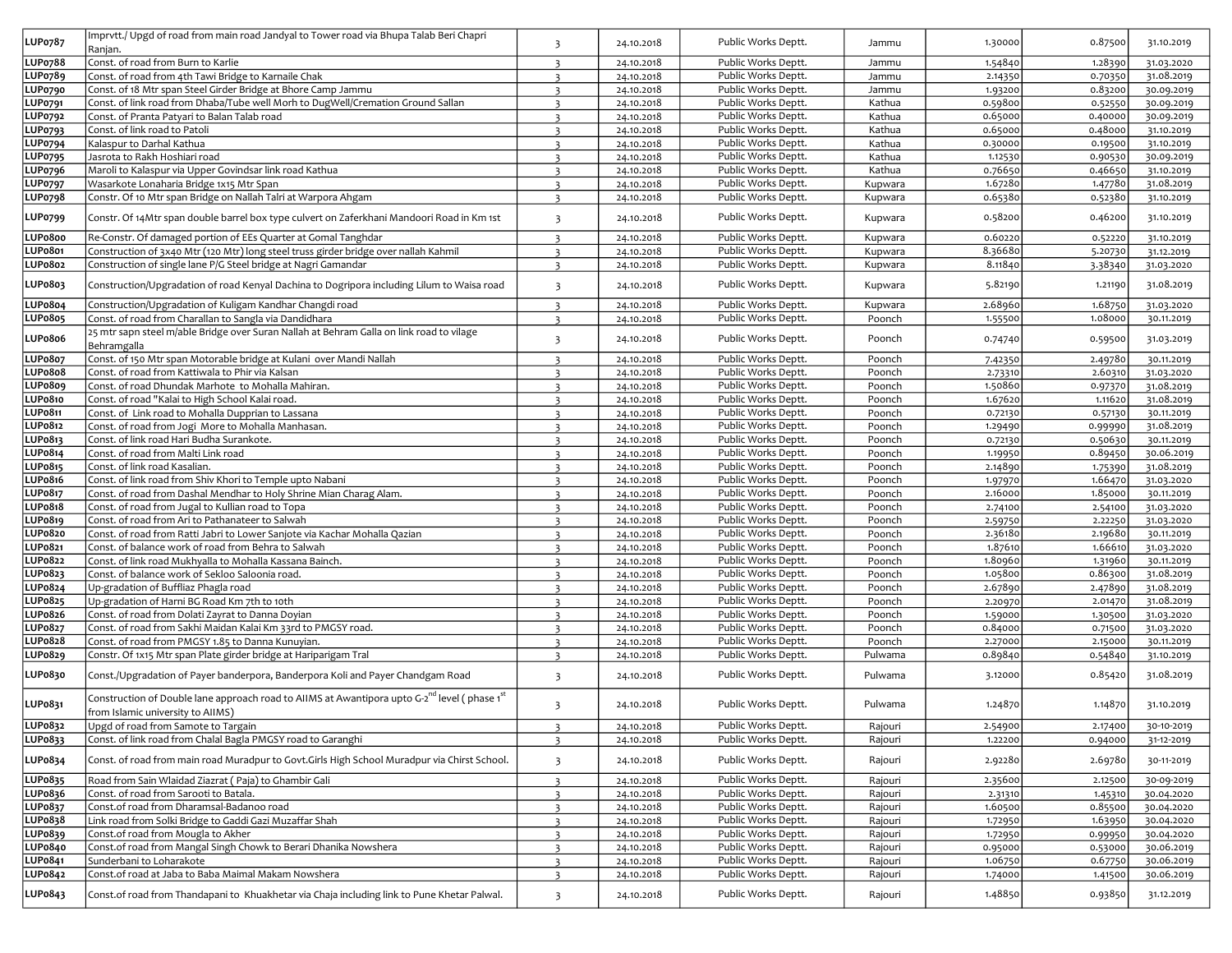| <b>LUPo844</b>            | Road from Nonial to Masjid Mohalla Nowshera                                                                                                                | $\overline{\mathbf{3}}$                            | 24.10.2018               | Public Works Deptt.                        | Rajouri            | 2.63600            | 2.17100            | 30.06.2019               |
|---------------------------|------------------------------------------------------------------------------------------------------------------------------------------------------------|----------------------------------------------------|--------------------------|--------------------------------------------|--------------------|--------------------|--------------------|--------------------------|
| <b>LUPo845</b>            | Const.of road from Dabbar to Sat Sahal                                                                                                                     | $\overline{\mathbf{3}}$                            | 24.10.2018               | Public Works Deptt.                        | Rajouri            | 1.89000            | 1.39500            | 30.06.2020               |
| <b>LUPo846</b>            | Const.of road from Asthana Angoora Nowshera.                                                                                                               | $\overline{3}$                                     | 24.10.2018               | Public Works Deptt.                        | Rajouri            | 2.84000            | 2.17000            | 30.06.2020               |
| <b>LUPo847</b>            | Const.of road from main road Kheri to Gujjar Basti through Chhibber Mohalla village Kheri.                                                                 | 3                                                  | 24.10.2018               | Public Works Deptt.                        | Rajouri            | 1.48850            | 0.98350            | 30.06.2020               |
| <b>LUPo848</b>            | Const.of road from Rajal to Hanjana via Malika Mohra Km 2nd.                                                                                               | $\overline{\mathbf{3}}$                            | 24.10.2018               | Public Works Deptt.                        | Rajouri            | 1.67500            | 1.38000            | 30.06.2020               |
| <b>LUPo849</b>            | Const.of road from Kachain to Mangla Mata.                                                                                                                 | $\overline{3}$                                     | 24.10.2018               | Public Works Deptt.                        | Rajouri            | 2.96800            | 2.49300            | 30.06.2020               |
| <b>LUP0850</b>            | Const.of road from Shiv Mandir to Thanda Dub Gagrote Nowshera                                                                                              | $\overline{\mathbf{3}}$                            | 24.10.2018               | Public Works Deptt.                        | Rajouri            | 2.49450            | 2.12450            | 30.06.2020               |
| LUPo851                   | Const.of approach road to Dharat Bridge.                                                                                                                   | $\overline{3}$                                     | 24.10.2018               | Public Works Deptt.                        | Rajouri            | 1.62480            | 1.41480            | 30.06.2019               |
| LUP0852                   | Const.of road from Kalideh to Baba Narsingh.                                                                                                               | $\overline{\mathbf{3}}$                            | 24.10.2018               | Public Works Deptt.                        | Rajouri            | 2.08550            | 1.27550            | 31.03.2019               |
| LUP0853                   | Const.of road from main road Dandani to Gojri Pul.                                                                                                         | $\overline{\mathbf{z}}$                            | 24.10.2018               | Public Works Deptt.                        | Rajouri            | 1.89000            | 1.66000            | 30.06.2020               |
| <b>LUPo854</b>            | Const.of road from Lamberi Mokrayala to Shiv Mandir via Shiv Chowk.                                                                                        | $\overline{\mathbf{3}}$                            | 24.10.2018               | Public Works Deptt.                        | Rajouri            | 2.89000            | 2.79000            | 30.06.2020               |
| <b>LUP0855</b>            | Const. of road from Pathan Mohra to Mubarak Pura Rajouri                                                                                                   | $\overline{\mathbf{3}}$                            | 24.10.2018               | Public Works Deptt.                        | Rajouri            | 2.20700            | 1.66700            | 30.11.2019               |
| LUP0856                   | Const. of road from Khalabat to Nowgran.                                                                                                                   | $\overline{\mathbf{3}}$                            | 24.10.2018               | Public Works Deptt.                        | Rajouri            | 2.52600            | 1.76850            | 31.12.2019               |
| <b>LUPo857</b>            | Const. of road from Dassal to Dassal Seeran.                                                                                                               | $\overline{\mathbf{3}}$                            | 24.10.2018               | Public Works Deptt.                        | Rajouri            | 1.98350            | 1.36600            | 30.11.2019               |
| LUP0858                   | Const. of road from Charota Gala to Pata Khetar.                                                                                                           | $\overline{\mathbf{3}}$                            | 24.10.2018               | Public Works Deptt.                        | Rajouri            | 1.76880            | 1.67880            | 31.03.2020               |
| <b>LUPo859</b>            | Const. of road from Km 5th Army Gate Gurdanbala to Mohra Dhara.                                                                                            | $\overline{\mathbf{3}}$                            | 24.10.2018               | Public Works Deptt.                        | Rajouri            | 2.46700            | 1.73950            | 30.11.2019               |
| LUPo86o                   | Const. of road from Chamba to Paryali road.                                                                                                                | $\overline{\mathbf{3}}$                            | 24.10.2018               | Public Works Deptt.                        | Rajouri            | 2.40690            | 2.26690            | 30.11.2019               |
| LUPo861                   | Const. of road from Muradpur to Mohalla Loharan.                                                                                                           | $\overline{\mathbf{3}}$                            | 24.10.2018               | Public Works Deptt.                        | Rajouri            | 2.68620            | 2.48620            | 30.12.2019               |
| LUPo862                   | Const. of road from Kalali to Bhattian                                                                                                                     | $\overline{\mathbf{z}}$                            | 24.10.2018               | Public Works Deptt.                        | Rajouri            | 2.39500            | 1.91850            | 31.10.2019               |
| LUP0863                   | Const. of road from Kakora (Dowa) to Kote via Pir Mohalla.                                                                                                 | $\overline{3}$                                     | 24.10.2018               | Public Works Deptt.                        | Rajouri            | 2.62000            | 2.50000            | 31.03.2020               |
| <b>LUPo864</b>            | Const. of road from Choor Gala to Mohra Drakhan.                                                                                                           | $\overline{\mathbf{3}}$                            | 24.10.2018               | Public Works Deptt.                        | Rajouri            | 2.75900            | 2.26300            | 31.11.2019               |
| LUPo865                   | Const. of road from Patrara to Baigino.                                                                                                                    | $\overline{\mathbf{3}}$                            | 24.10.2018               | Public Works Deptt.                        | Rajouri            | 1.78700            | 1.19700            | 30.11.2019               |
| <b>LUPo866</b>            | Const. of road from Agrati to Jabar.                                                                                                                       | $\overline{\mathbf{3}}$                            | 24.10.2018               | Public Works Deptt.                        |                    | 2.15900            | 1.78900            |                          |
| <b>LUPo867</b>            | Peer Kanju to Thandikassi Rajouri                                                                                                                          |                                                    | 24.10.2018               | Public Works Deptt.                        | Rajouri            | 2.98300            |                    | 30.10.2019               |
| <b>LUPo868</b>            | Const. of road from main road Phalyana to New colony Phalyana (Attal Colony).                                                                              | 3                                                  |                          | Public Works Deptt.                        | Rajouri            | 1.03050            | 2.71700            | 30.11.2019               |
| <b>LUPo869</b>            |                                                                                                                                                            | $\overline{\mathbf{3}}$                            | 24.10.2018<br>24.10.2018 | Public Works Deptt.                        | Rajouri            |                    | 0.79550<br>2.80900 | 30.10.2019               |
| LUPo870                   | Approach road to Medical College at Mera                                                                                                                   | $\overline{\mathbf{3}}$                            |                          | Public Works Deptt.                        | Rajouri            | 2.92900<br>1.28940 |                    | 30.10.2019               |
|                           | Const. of road Khandli Bridge to Thathi (Thanooni).                                                                                                        | $\overline{3}$                                     | 24.10.2018               |                                            | Rajouri            |                    | 1.14940            | 31.05.2019               |
| <b>LUPo871</b>            | Const. of road from Prori Panihad road to H.S at Panihad ( Missing link).<br>Const. of road from Sarano to PEO Manyalan.                                   | $\overline{3}$                                     | 24.10.2018               | Public Works Deptt.                        | Rajouri            | 1.45930            | 1.09930            | 31.12.2019               |
| LUP0872                   |                                                                                                                                                            | $\overline{3}$                                     | 24.10.2018               | Public Works Deptt.                        | Rajouri            | 1.43460            | 1.11460            | 31.12.2019               |
| LUP0873                   | Const. of road from Potha to Androlla                                                                                                                      | $\overline{\mathbf{3}}$                            | 24.10.2018               | Public Works Deptt.<br>Public Works Deptt. | Rajouri            | 1.85000            | 1.41750            | 31.12.2019               |
| <b>LUPo874</b>            | Const. of road from Kalal Kass to Dragri via Dhanna.                                                                                                       | $\overline{3}$                                     | 24.10.2018               |                                            | Rajouri            | 2.99000            | 2.49500            | 31.12.2019               |
| <b>LUPo875</b>            | Dhangri Dalhori Road and Extension upto Kanthol.<br>Const. of road from Mohalla Chowdhary Gulzar Ahmed (Ex-MLC) to Baba Jammu Sahib in                     | $\overline{\mathbf{3}}$                            | 24.10.2018               | Public Works Deptt.                        | Rajouri            | 2.07100            | 1.16100            | 31.12.2019               |
| <b>LUPo876</b>            | village Dhanore dhidian Tehsil and DisttRajouri.                                                                                                           | 3                                                  | 24.10.2018               | Public Works Deptt.                        | Rajouri            | 0.65000            | 0.48500            | 31.12.2019               |
| <b>LUPo877</b>            | Const. of road from Badhoon Crusher to Khui Draman.                                                                                                        | $\overline{\mathbf{3}}$                            | 24.10.2018               | Public Works Deptt.                        | Rajouri            | 1.14600            | 1.08600            | 31.08.2019               |
| <b>LUPo878</b>            | Const. of road from Saaj to Basan road to Kallar Jabrian via Nara Danna                                                                                    | $\overline{3}$                                     | 24.10.2018               | Public Works Deptt.                        | Rajouri            | 2.49400            | 1.74900            | 31.09.2019               |
| LUP0879                   | Const. of road from Muglia More to Azmatabad.                                                                                                              | $\overline{\mathbf{3}}$                            | 24.10.2018               | Public Works Deptt.                        | Rajouri            | 1.96100            | 1.18600            | 31.12.2019               |
| LUPo88o                   | Bharatpur to Shahpur (link road Bharatpuri)                                                                                                                | $\overline{3}$                                     | 24.10.2018               | Public Works Deptt.                        | Rajouri            | 0.99000            | 0.75500            | 31.03.2019               |
| LUPo881                   | Const. of road from Shahdra Sharief to Sora via Kopra Qazian.                                                                                              | $\overline{\mathbf{3}}$                            | 24.10.2018               | Public Works Deptt.                        | Rajouri            | 2.88690            | 1.70590            | 30.12.2019               |
| LUP0882<br>LUP0883        | Const. of link road from PMGSY Chalal Bagla Sabzi to Danna.<br>Const. of road from Sorah toShahdra Sharief from Sorah side including road from High school | $\overline{\mathbf{3}}$<br>3                       | 24.10.2018<br>24.10.2018 | Public Works Deptt.<br>Public Works Deptt. | Rajouri<br>Rajouri | 0.76760<br>2.94890 | 0.69260<br>1.91500 | 31.12.2019<br>30.10.2019 |
|                           | Raidhani to Bisa tota Mohra                                                                                                                                |                                                    |                          |                                            |                    |                    |                    |                          |
| <b>LUPo884</b>            | Const. of road from Sorah to Ghambir Muglan.                                                                                                               | $\overline{3}$<br>$\overline{\mathbf{z}}$          | 24.10.2018               | Public Works Deptt.                        | Rajouri            | 2.91700            | 2.25050            | 31.12.2019               |
| LUPo885                   | Impvtt./Upgd. of road from Saaj to Basan Km 1st to 4th and 5th onwards.                                                                                    |                                                    | 24.10.2018               | Public Works Deptt.                        | Rajouri            | 2.92090            | 2.52640            | 31.09.2019               |
| <b>LUPo886</b>            | Const. of road from leeranwali bawli to Baba Sain walidad.<br>Const. of circular road from Baigonara to Alal.                                              | $\overline{\mathbf{3}}$                            | 24.10.2018               | Public Works Deptt.                        | Rajouri            | 2.93460            | 2.17840            | 30.09.2019               |
| LUPo887<br><b>LUPo888</b> |                                                                                                                                                            | $\overline{\mathbf{3}}$                            | 24.10.2018               | Public Works Deptt.<br>Public Works Deptt. | Rajouri            | 2.15900            | 1.80400            | 31.03.2020               |
|                           | Const. of missing link to connect Sokar Gali with PMGSY Ujhan to Leeran.                                                                                   | $\overline{\mathbf{3}}$                            | 24.10.2018               |                                            | Rajouri            | 0.76800            | 0.75000            | 30.09.2019               |
| <b>LUPo889</b>            | Const. of road from PMGSY road Fatehpur to Peer Meera Baksh Badshah.                                                                                       | $\overline{\mathbf{3}}$                            | 24.10.2018               | Public Works Deptt.                        | Rajouri            | 1.14600            | 0.73100            | 31.12.2019               |
| LUPo891<br>LUP0892        | Const. of link road from Lah wali Bowli to alidhara<br>Upgradation of Ilink road of BGSB University.                                                       | $\overline{\mathbf{3}}$<br>$\overline{\mathbf{3}}$ | 24.10.2018               | Public Works Deptt.                        | Rajouri            | 2.15000            | 2.04000            | 31.12.2019               |
| LUP0893                   | Chassana to sarsote up to Malikote, Package No: JK14-18, statge-I, Phase-V, block Mahore.                                                                  | 3                                                  | 24.10.2018<br>24.10.2018 | Public Works Deptt.<br>Public Works Deptt. | Rajouri<br>Reasi   | 1.90000<br>7.19950 | 1.72500<br>1.43320 | 30.06.2019<br>31.03.2019 |
| <b>LUPo894</b>            | Bhalla to shibrass(up to Neoch) road. Package No:-JK14-43, Stage-I, Phase-VI, block Mahore.                                                                | $\overline{3}$                                     | 24.10.2018               | Public Works Deptt.                        | Reasi              | 8.47370            | 1.35230            | 31.03.2019               |
| LUPo895                   | Imprvtt./Upgd of road from Kalika Nagar to Latori Length= 3.50 Km                                                                                          | $\overline{\mathbf{3}}$                            |                          | Public Works Deptt.                        |                    | 1.62000            |                    |                          |
|                           | Const of road from Paroh to Arli                                                                                                                           |                                                    | 24.10.2018               | Public Works Deptt.                        | Reasi              |                    | 0.89510            | 30.09.2019               |
| <b>LUPo896</b>            |                                                                                                                                                            | $\overline{\mathbf{3}}$                            | 24.10.2018               |                                            | Reasi              | 2.18000            | 1.45250            | 31.12.2019               |
| <b>LUPo897</b>            | Imprvtt./Upgd of road from Bhagtha to Manoon Length= 2.50 Km                                                                                               | $\overline{\mathbf{3}}$                            | 24.10.2018               | Public Works Deptt.                        | Reasi              | 1.66430            | 1.08490            | 31.03.2020               |
| <b>LUPo898</b>            | Extn. Of road from Kadmal (Nikki Mashha) to Nomain Length = 2.84 Km                                                                                        | 3                                                  | 24.10.2018               | Public Works Deptt.                        | Reasi              | 1.30900            | 0.70020            | 30.09.2019               |
| <b>LUPo899</b>            | Road from Kadmal to Dhanna Length= 1.00 Km.                                                                                                                | $\overline{\mathbf{3}}$                            | 24.10.2018               | Public Works Deptt.                        | Reasi              | 1.19000            | 0.96400            | 31.12.2019               |
| <b>LUPo900</b>            | Road from Palli to village Binari (Muttal) Length=2.00 Km)                                                                                                 | $\overline{\mathbf{3}}$                            | 24.10.2018               | Public Works Deptt.                        | Reasi              | 1.90000            | 1.26990            | 30.09.2019               |
| LUPo901                   | Const. of Circular road at village Abtal                                                                                                                   | $\overline{\mathbf{3}}$                            | 24.10.2018               | Public Works Deptt.                        | Samba              | 0.84450            | 0.42950            | 31.10.2019               |
| LUPo902                   | Const. of road Pakhri to Kajyal                                                                                                                            | $\overline{3}$                                     | 24.10.2018               | Public Works Deptt.                        | Samba              | 1.25000            | 0.98000            | 31.03.2020               |
| LUP0903                   | Link road Bain Glad to Basantar                                                                                                                            | $\overline{3}$                                     | 24.10.2018               | Public Works Deptt.                        | Samba              | 0.84000            | 0.44500            | 31.10.2019               |
| LUPo904                   | const. of link road from Nallah to Nallah Dalhote                                                                                                          | $\overline{3}$                                     | 24.10.2018               | Public Works Deptt.                        | Samba              | 0.52000            | 0.18250            | 31.10.2019               |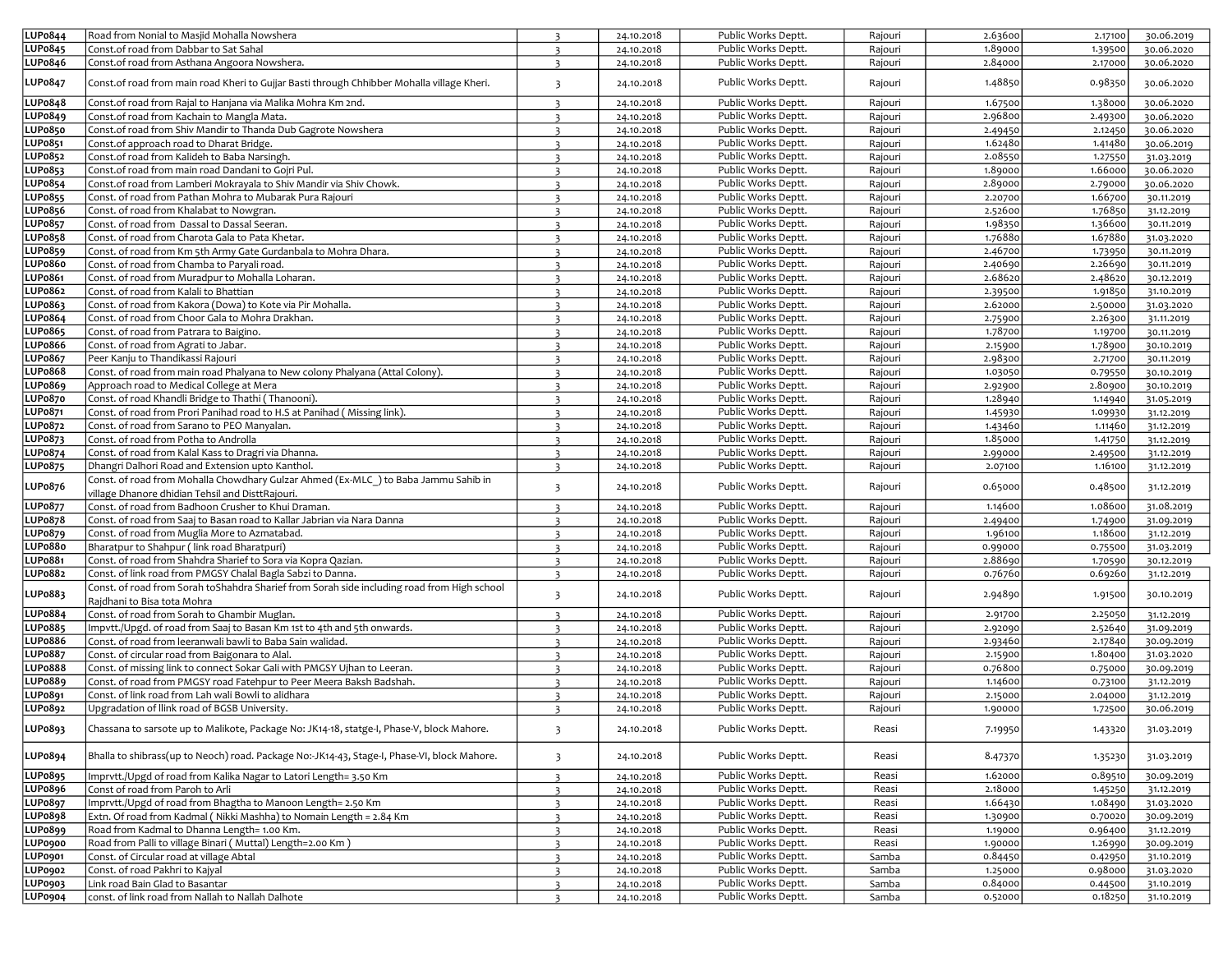| LUP0905        | Const. of Naneetar Basti Tali Samba Sumb road                                                                                                                  | $\overline{3}$          | 24.10.2018 | Public Works Deptt.        | Samba     | 0.45200   | 0.25800  | 31.10.2019 |
|----------------|----------------------------------------------------------------------------------------------------------------------------------------------------------------|-------------------------|------------|----------------------------|-----------|-----------|----------|------------|
| LUPo906        | Const. of Ramgarh to Rudwan road                                                                                                                               | $\overline{\mathbf{3}}$ | 24.10.2018 | Public Works Deptt.        | Samba     | 0.52000   | 0.26890  | 31.10.2019 |
| LUPo907        | Mahal Adda to Mahalshan including link road Ramgarh to Rudwan                                                                                                  | $\overline{3}$          | 24.10.2018 | Public Works Deptt.        | Samba     | 1.03000   | 0.24000  | 31.10.2019 |
| LUPo908        | Const. of road frokm Nud to Badla Brahmana via Sarai Village                                                                                                   | $\overline{3}$          | 24.10.2018 | Public Works Deptt.        | Samba     | 1.71080   | 1.34580  | 31.12.2019 |
| LUPo909        | Const. of link road to Shamshan Ghat at Vijaypur                                                                                                               | $\overline{3}$          | 24.10.2018 | Public Works Deptt.        | Samba     | 0.70000   | 0.44750  | 31.10.2019 |
| LUPo910        | Constr. Of 2x25 Mtr span bridge over Tongir Nallah in Km 3rd of Chitragam Rebbon Road                                                                          | $\overline{\mathbf{3}}$ | 24.10.2018 | Public Works Deptt.        | Shopian   | 3.25000   | 1.89000  | 31.10.2019 |
| LUPo911        | Launching of 2x24 Mtr baily Bridge on Trenz Sheikhpora Road                                                                                                    | $\overline{3}$          | 24.10.2018 | Public Works Deptt.        | Shopian   | 0.73350   | 0.58350  | 31.10.2019 |
| LUPo912        | Construction of circuit house at Padpawan Shopian                                                                                                              | $\overline{\mathbf{3}}$ | 24.10.2018 | Public Works Deptt.        | Shopian   | 0.95630   | 0.57130  | 31.12.2019 |
|                | Strengthening/upgradation of Arkahr- Losedanew road, Kunsoo Zainbatoo Krawoorah                                                                                |                         |            |                            |           |           |          |            |
| LUP0913        | Gulshanpora road including Lasedanew Malikgund Killora road                                                                                                    | $\overline{\mathbf{3}}$ | 24.10.2018 | Public Works Deptt.        | Shopian   | 7.79370   | 3.21870  | 31.03.2020 |
| LUPo914        | Const of 2x25 + 1x55 mtr span 1.80 M wide foot bridge over Jehlum connecting gundbal Soiteng<br>at Batwara with National Highway                               | $\overline{\mathbf{3}}$ | 24.10.2018 | Public Works Deptt.        | Srinagar  | 3.76060   | 2.71060  | 31.08.2019 |
| LUPo915        | Construction of community centre at Checki Mehtan, Baghi-i-Mehtab                                                                                              | $\overline{\mathbf{3}}$ | 24.10.2018 | Public Works Deptt.        | Srinagar  | 1.93210   | 0.54110  | 31.10.2019 |
| LUPo916        | Construction of approach road on Soiteng side of Vethpora Soiteng Bridge                                                                                       | $\overline{\mathbf{3}}$ | 24.10.2018 | Public Works Deptt.        | Srinagar  | 4.73750   | 4.63750  | 31.03.2020 |
|                | Construction of 1x35 Mtr span plate girder bridge on Darbagh to Ehal road across Maloori                                                                       |                         |            |                            |           |           |          |            |
| LUPo917        | Nallah (including Approaches)                                                                                                                                  | $\overline{\mathbf{3}}$ | 24.10.2018 | Public Works Deptt.        | Srinagar  | 2.32150   | 1.00050  | 31.03.2020 |
| LUPo918        | Improvement/Upgradation of road from Suketar to Upper Badana in Kud Tehsil Chenani Distt.<br>Udhampur (L=1.50 km).                                             | $\overline{\mathbf{3}}$ | 24.10.2018 | Public Works Deptt.        | Udhampur  | 2.08350   | 1.70850  | 31.10.2019 |
| LUP0919        | Goswami Talai to Bay Kannada Panchayat Babey Block Dudu (L-2.75 Km)                                                                                            | $\overline{3}$          | 24.10.2018 | Public Works Deptt.        | Udhampur  | 2.93200   | 2.53200  | 31.03.2020 |
| LUPo920        | Shatral to SC Basti Swalta village Tajoor (L=2.20 Km)                                                                                                          | $\overline{3}$          | 24.10.2018 | Public Works Deptt.        | Udhampur  | 1.49750   | 1.26950  | 31.03.2020 |
| LUP0921        | Const. of road from Mongri to Ajjal Dabbar (Phase I) (L= 2.50 km)                                                                                              | $\overline{3}$          | 24.10.2018 | Public Works Deptt.        | Udhampur  | 2.94400   | 2.40940  | 31.10.2019 |
| <b>LUP0922</b> | LIS Markhan Habibkhun MID Shadipora                                                                                                                            | $\overline{3}$          | 24.10.2018 | Irrigation & Flood Control | Bandipora | 0.53960   | 0.26630  | 31.03.2021 |
| LUP0923        | Moshwara LIS MID Shadipora                                                                                                                                     | $\overline{3}$          | 24.10.2018 | Irrigation & Flood Control | Bandipora | 0.27960   | 0.10680  | 31.03.2020 |
| <b>LUP0924</b> | LIS Zolwan MID Shadipora                                                                                                                                       | $\overline{3}$          | 24.10.2018 | Irrigation & Flood Control | Bandipora | 0.24150   | 0.10600  | 28.03.2020 |
| LUP0930        | LIS Haritar Tarzoo                                                                                                                                             | $\overline{\mathbf{3}}$ | 24.10.2018 | Irrigation & Flood Control | Baramulla | 8.36120   | 0.64750  | 31.12.2020 |
| LUP0931        | Uranbawa LIS                                                                                                                                                   | $\overline{3}$          | 24.10.2018 | Irrigation & Flood Control | Baramulla | 3.43120   | 0.27900  | 31.03.2021 |
| LUP0933        | Improvement to Kenz khul                                                                                                                                       | $\overline{3}$          | 24.10.2018 | Irrigation & Flood Control | Budgam    | 7.55090   | 5.8453c  | 30.11.2018 |
| <b>LUP0934</b> | Drilling Development Stabilization and Commissioning of 60 No. New Irrigation Tube Wells in<br>Jammu, Samba and Kathua District of Jammu Province under NABARD | $\overline{\mathbf{3}}$ | 24.10.2018 | Irrigation & Flood Control | Jammu     | 39.30000  | 15.39380 | 30.06.2019 |
| <b>LUP0935</b> | Modenization of Ranbir Canal                                                                                                                                   | $\overline{3}$          | 24.10.2018 | Irrigation & Flood Control | Jammu     | 195.24000 | 19.58790 | 31.03.2020 |
| LUP0936        | Construction of Amuwala Khul in Tehsil Bilawar                                                                                                                 | $\overline{\mathbf{3}}$ | 24.10.2018 | Irrigation & Flood Control | Kathua    | 1.26070   | 0.87990  | 31.10.2019 |
| <b>LUP0937</b> | Construction of Khanpur khul in Tehsil Hiranagar District Kathua                                                                                               | $\overline{3}$          | 24.10.2018 | Irrigation & Flood Control | Kathua    | 1.35780   | 0.85960  | 31.10.2019 |
| LUP0938        | Construction of Badi-Da-Pail khul in Tehsil & District Kathua                                                                                                  | $\overline{3}$          | 24.10.2018 | Irrigation & Flood Control | Kathua    | 0.88630   | 0.62710  | 31.10.2019 |
| <b>LUP0939</b> | Construction of Bolma khul in Hiranagar District Kathua                                                                                                        | $\overline{3}$          | 24.10.2018 | Irrigation & Flood Control | Kathua    | 1.68490   | 1.17850  | 31.10.2019 |
| <b>LUP0941</b> | Construction of Sarey I & II khul                                                                                                                              | $\overline{\mathbf{3}}$ | 24.10.2018 | Irrigation & Flood Control | Kathua    | 1.57000   | 0.21110  | 31.10.2019 |
| <b>LUP0942</b> | Construction of Dhali khul in Tehsil Hiranagar District Kathua                                                                                                 | $\overline{3}$          | 24.10.2018 | Irrigation & Flood Control | Kathua    | 0.96640   | 0.11270  | 31.10.2019 |
| <b>LUP0943</b> | Const. of Check Dams and allied works for Irrigation on River Tarnah near Village Pranjali Tehsil<br>Hiranagar District Kathua                                 | $\overline{\mathbf{3}}$ | 24.10.2018 | Irrigation & Flood Control | Kathua    | 14.37000  | 2.42670  | 31.12.2021 |
| LUPo944        | Sonman canal                                                                                                                                                   | $\overline{3}$          | 24.10.2018 | Irrigation & Flood Control | Kulgam    | 7.11000   | 4.07040  | 31.03.2020 |
| <b>LUP0945</b> | LIS Wadipora Handwara                                                                                                                                          | $\overline{3}$          | 24.10.2018 | Irrigation & Flood Control | Kupwara   | 0.53870   | 0.18990  | 31.03.2021 |
| LUPo946        | Const. of 02 no. storage tanks sogam                                                                                                                           | $\overline{\mathbf{3}}$ | 24.10.2018 | Irrigation & Flood Control | Kupwara   | 10.50540  | 2.11300  | 31.03.2021 |
| <b>LUP0947</b> | 02 no. storage tanks Lolab                                                                                                                                     | $\overline{\mathbf{3}}$ | 24.10.2018 | Irrigation & Flood Control | Kupwara   | 10.33180  | 2.37930  | 31.03.2021 |
| LUPo948        | Const of 05 no. storage tanks Lolab                                                                                                                            | $\overline{\mathbf{3}}$ | 24.10.2018 | Irrigation & Flood Control | Kupwara   | 2.76470   | 0.24650  | 31.03.2021 |
| <b>LUP0949</b> | Const. of Cheepora khul                                                                                                                                        | $\overline{3}$          | 24.10.2018 | Irrigation & Flood Control | Kupwara   | 5.02000   | 0.46500  | 31.03.2021 |
| LUPo950        | Const. of Sogam khul/Tazwari                                                                                                                                   | $\overline{3}$          | 24.10.2018 | Irrigation & Flood Control | Kupwara   | 12.92680  | 1.05780  | 31.03.2021 |
| <b>LUP0951</b> | Const. of Dehgam khul Lolab                                                                                                                                    | $\overline{3}$          | 24.10.2018 | Irrigation & Flood Control | Kupwara   | 13.36500  | 1.29580  | 31.03.2021 |
| <b>LUP0952</b> | Const. of 16 no. storage tanks in Rajwar                                                                                                                       | $\overline{3}$          | 24.10.2018 | Irrigation & Flood Control | Kupwara   | 0.62480   | 0.04030  | 30.11.2020 |
| <b>LUP0953</b> | Const of Halmatpora/Kripyee khul                                                                                                                               | $\overline{3}$          | 24.10.2018 | Irrigation & Flood Control | Kupwara   | 9.67560   | 0.77770  | 31.03.2021 |
| <b>LUP0954</b> | Const. of 07 no. storage tanks in Kralpora                                                                                                                     | $\overline{3}$          | 24.10.2018 | Irrigation & Flood Control | Kupwara   | 8.35060   | 0.79850  | 31.03.2021 |
| <b>LUP0955</b> | 08 no. storage tanks in Sogam/Gulgam                                                                                                                           | $\overline{3}$          | 24.10.2018 | Irrigation & Flood Control | Kupwara   | 3.94360   | 0.26850  | 31.03.2021 |
| LUPo956        | Lone harrie khul                                                                                                                                               | $\overline{\mathbf{3}}$ | 24.10.2018 | Irrigation & Flood Control | Kupwara   | 1.40800   | 0.06930  | 31.08.2020 |
| <b>LUP0957</b> | Const. of 02 no. khuls in Kalaroose and Lastiyal                                                                                                               | $\overline{\mathbf{3}}$ | 24.10.2018 | Irrigation & Flood Control | Kupwara   | 13.61890  | 12.43600 | 31.03.2022 |
| <b>LUP0958</b> | Const. of 02 no. khuls in Khumriyal/Doodwari                                                                                                                   | $\overline{\mathbf{3}}$ | 24.10.2018 | Irrigation & Flood Control | Kupwara   | 12.26800  | 11.01420 | 31.03.2022 |
| <b>LUP0959</b> | Const. of Kuligam khul                                                                                                                                         | $\overline{\mathbf{3}}$ | 24.10.2018 | Irrigation & Flood Control | Kupwara   | 6.07160   | 5.11220  | 31.03.2021 |
| LUPo960        | Const. of Khurama khul                                                                                                                                         | $\overline{\mathbf{3}}$ | 24.10.2018 | Irrigation & Flood Control | Kupwara   | 6.53830   | 5.67660  | 31.03.2021 |
| LUPo961        | Checkwari Mal khul                                                                                                                                             | $\overline{3}$          | 24.10.2018 | Irrigation & Flood Control | Kupwara   | 24.90000  | 22.37080 | 31.03.2022 |
| LUP0962        | Kamdidraman khul                                                                                                                                               | $\overline{\mathbf{3}}$ | 24.10.2018 | Irrigation & Flood Control | Pulwama   | 1.38850   | 0.70300  | 31.03.2019 |
| LUPo964        | Vatnar Checkpora khul                                                                                                                                          | $\overline{3}$          | 24.10.2018 | Irrigation & Flood Control | Pulwama   | 1.05680   | 0.65000  | 31.03.2019 |
| <b>LUP0965</b> | Const./Remodl. Of Peeri Dandaywali khul                                                                                                                        | $\overline{\mathbf{3}}$ | 24.10.2018 | Irrigation & Flood Control | Rajouri   | 1.62760   | 0.23270  | 31.10.2019 |
| LUPo966        | Const. of Hubbi - Larkuti - Khania khul                                                                                                                        | $\overline{\mathbf{3}}$ | 24.10.2018 | Irrigation & Flood Control | Rajouri   | 1.85520   | 0.39280  | 31.10.2019 |
| <b>LUPo967</b> | Const. of Loundi khul                                                                                                                                          | $\overline{\mathbf{3}}$ | 24.10.2018 | Irrigation & Flood Control | Rajouri   | 0.95420   | 0.15630  | 31.10.2019 |
| LUPo968        | Const. of Tarkula-Kohd Mong khul                                                                                                                               | $\overline{\mathbf{3}}$ | 24.10.2018 | Irrigation & Flood Control | Rajouri   | 1.99000   | 0.34310  | 31.10.2019 |
| LUPo969        | Thakri khul                                                                                                                                                    | $\overline{\mathbf{3}}$ | 24.10.2018 | Irrigation & Flood Control | Rajouri   | 0.85890   | 0.14570  | 31.10.2019 |
| LUP0970        | Shungri khul                                                                                                                                                   | $\overline{\mathbf{3}}$ | 24.10.2018 | Irrigation & Flood Control | Rajouri   | 1.05000   | 0.19210  | 31.10.2019 |